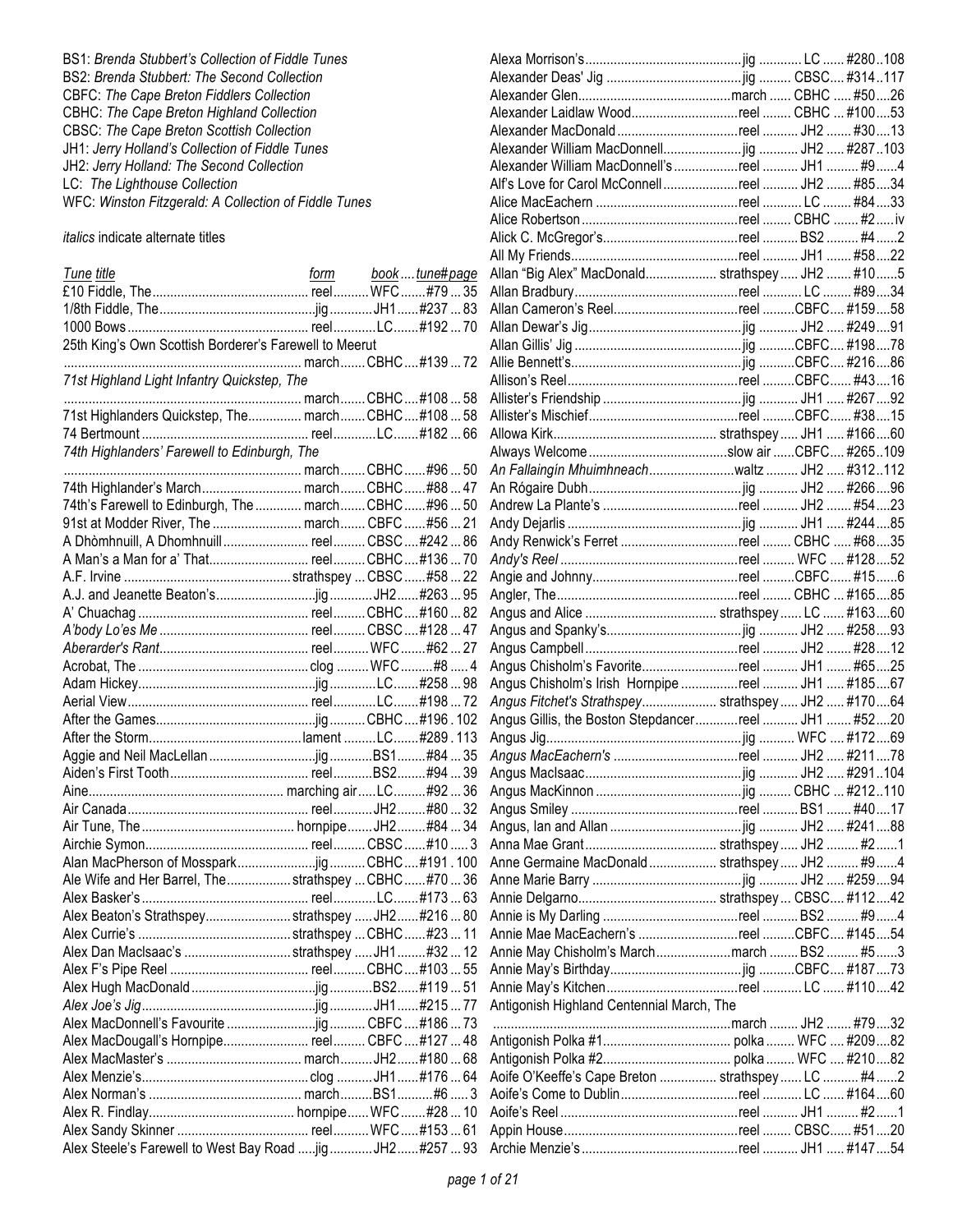| Argyllshire Gathering, The  march CBHC#98  52            |  |                                                            |  |      |
|----------------------------------------------------------|--|------------------------------------------------------------|--|------|
|                                                          |  |                                                            |  |      |
|                                                          |  | Beautiful Lake Ainslie slow air  JH1  #28097               |  |      |
|                                                          |  | Beautiful Point Aconi slow air  BS1  #6326                 |  |      |
|                                                          |  | Beautiful Swanee Riverreel  WFC  #5220                     |  |      |
|                                                          |  |                                                            |  |      |
|                                                          |  |                                                            |  |      |
|                                                          |  |                                                            |  |      |
|                                                          |  |                                                            |  |      |
|                                                          |  | Bell Piano Reel, Thereel  WFC  #9941                       |  |      |
| Arthur Muise's Visit to Point Cross  reel CBFC #157  58  |  |                                                            |  |      |
|                                                          |  |                                                            |  |      |
|                                                          |  |                                                            |  |      |
|                                                          |  |                                                            |  |      |
|                                                          |  |                                                            |  |      |
|                                                          |  | Betty Muise's Retirement March march CBFC #53              |  |      |
|                                                          |  |                                                            |  |      |
|                                                          |  |                                                            |  |      |
|                                                          |  |                                                            |  |      |
|                                                          |  |                                                            |  |      |
|                                                          |  |                                                            |  |      |
| Athole Volunteers Quickstep, The jig  CBSC #310 . 115    |  |                                                            |  |      |
|                                                          |  |                                                            |  |      |
|                                                          |  |                                                            |  |      |
|                                                          |  |                                                            |  |      |
| Aubey Foley's Strathspey strathspey  JH1  #49  19        |  |                                                            |  |      |
|                                                          |  | Bill Nicholson's Welcome to North Shoremarch  LC  #105     |  |      |
|                                                          |  |                                                            |  |      |
|                                                          |  |                                                            |  |      |
| Auld man is Long a Dying, The strathspey  CBSC  #247  88 |  | Billy MacLeod's TestimonialreelCBFC #6123                  |  |      |
|                                                          |  |                                                            |  |      |
|                                                          |  | Biodag air Mac Thomaisreel  CBHC  #7639                    |  |      |
|                                                          |  |                                                            |  |      |
| Auld Wife Ayont the Fire, The  strathspey  JH1  #164  60 |  |                                                            |  |      |
|                                                          |  |                                                            |  |      |
|                                                          |  |                                                            |  |      |
|                                                          |  | Bishop Alexander MacDonald's Farewell to Victoria          |  |      |
|                                                          |  | Bishop MacDonald's Farewell to Mabou slow air  BS2  #15570 |  |      |
|                                                          |  |                                                            |  |      |
|                                                          |  |                                                            |  |      |
| Back of the Change Housestrathspey JH2 #9036             |  |                                                            |  |      |
|                                                          |  |                                                            |  |      |
|                                                          |  | Black Cocks of Berriedale, The reel  CBHC  #11159          |  |      |
|                                                          |  |                                                            |  |      |
|                                                          |  | Black Haired Maid, The reel  CBHC  #16685                  |  |      |
|                                                          |  |                                                            |  |      |
|                                                          |  |                                                            |  |      |
|                                                          |  | Black Watch's Farewell, The  strathspey  CBSC #20774       |  |      |
|                                                          |  |                                                            |  |      |
|                                                          |  |                                                            |  |      |
|                                                          |  | Blackthorn Strathspey, The  strathspey  JH2  #9538         |  |      |
|                                                          |  |                                                            |  |      |
| Banks of Spey, The strathspey  CBSC #126  46             |  |                                                            |  |      |
|                                                          |  | Blind Man's Reel, The reel  WFC  #13354                    |  |      |
| Barbara Magone's Visitstrathspey BS1#4  2                |  |                                                            |  | . 27 |
|                                                          |  |                                                            |  |      |
|                                                          |  |                                                            |  |      |
|                                                          |  |                                                            |  |      |
|                                                          |  |                                                            |  |      |
|                                                          |  |                                                            |  |      |
| Battle of the Somme, The  slip jig  BS2 #128  56         |  | Bob Johnstone's Reel reel  CBSC #155                       |  |      |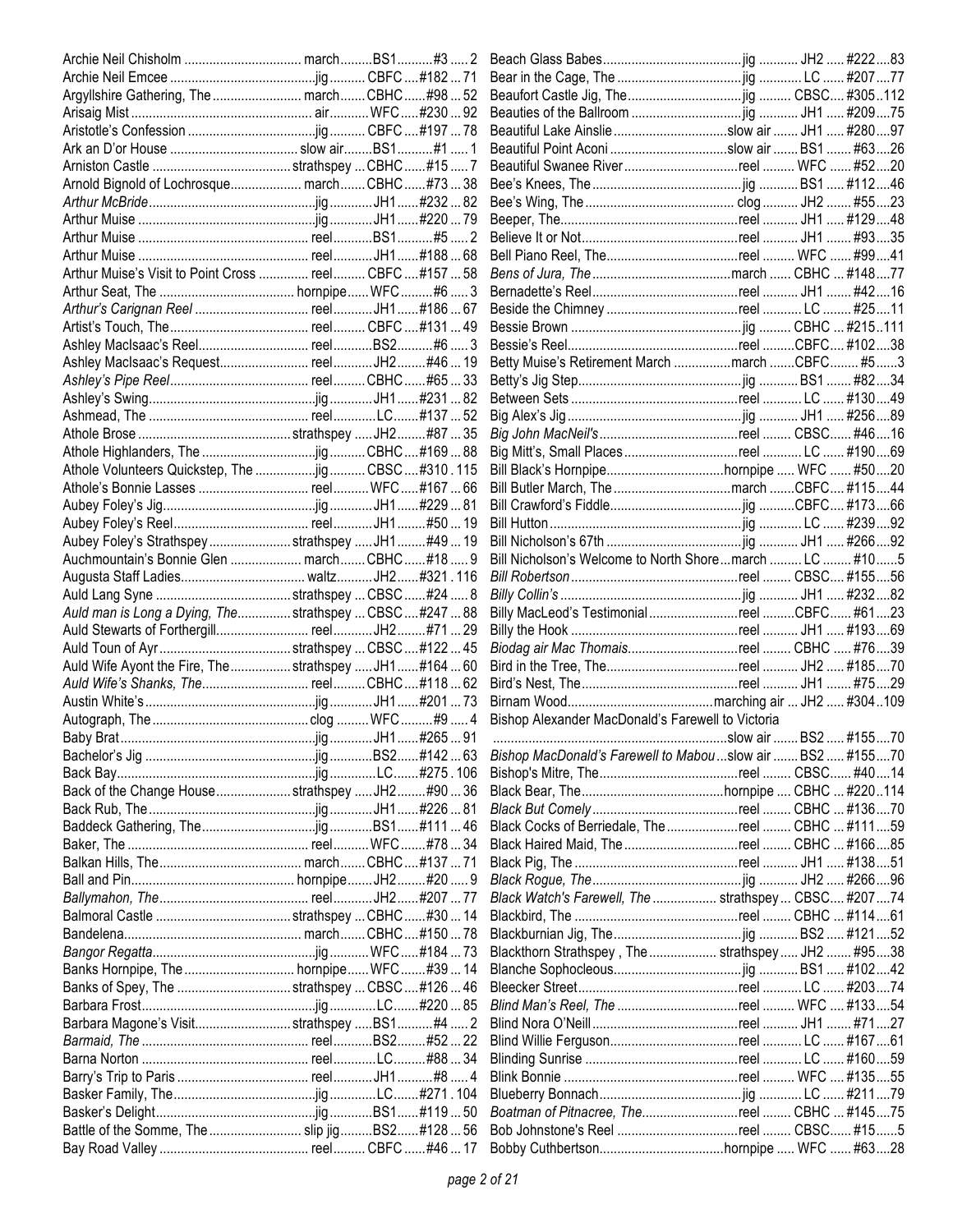| Bobers of Brechin, The  reel CBHC#12967               |  |                                                      |  |  |
|-------------------------------------------------------|--|------------------------------------------------------|--|--|
|                                                       |  |                                                      |  |  |
|                                                       |  |                                                      |  |  |
| Bonnet Makers of Dundee, The strathspey  JH1#14152    |  |                                                      |  |  |
| Bonnie Annie Anderson strathspey  CBSC  #148  54      |  |                                                      |  |  |
|                                                       |  |                                                      |  |  |
|                                                       |  |                                                      |  |  |
|                                                       |  |                                                      |  |  |
|                                                       |  |                                                      |  |  |
|                                                       |  | Burning of the Bridge, The reel  CBSC #25791         |  |  |
|                                                       |  | Burning of the Pipers Hut march  CBHC  #13168        |  |  |
|                                                       |  | Burning Sands of Egyptmarch  CBHC  #14877            |  |  |
|                                                       |  |                                                      |  |  |
| Bonniest Lass in a' the World  marching airBS2#16173  |  |                                                      |  |  |
|                                                       |  | Burt Feintuch's Trip to Cape Breton reel  BS2  #11 5 |  |  |
| Bonny Highland Hills, The  strathspey  CBSC  #243  87 |  |                                                      |  |  |
|                                                       |  |                                                      |  |  |
|                                                       |  |                                                      |  |  |
|                                                       |  |                                                      |  |  |
|                                                       |  |                                                      |  |  |
|                                                       |  |                                                      |  |  |
|                                                       |  |                                                      |  |  |
|                                                       |  |                                                      |  |  |
| Boy's Lament for his Dragon, The  march JH2 #89  36   |  |                                                      |  |  |
|                                                       |  |                                                      |  |  |
|                                                       |  |                                                      |  |  |
| Braemar Highlanders, The march CBHC#9248              |  |                                                      |  |  |
| Braes O'Forbes, The strathspey  CBHC#39  20           |  |                                                      |  |  |
| Braes of Auchentyre strathspey  WFC#64  30            |  |                                                      |  |  |
|                                                       |  | Cameron Chisholm's Strathspey strathspey BS2 #8435   |  |  |
|                                                       |  | Cameron Highlanders, The march  CBHC  #9550          |  |  |
| Braes of Bushbie, The strathspey  JH1#18768           |  |                                                      |  |  |
| Braes of Dunvegan, Thestrathspey  CBFC #74  29        |  | Cameron's Got his Wife Again  strathspey  JH2  #9237 |  |  |
|                                                       |  |                                                      |  |  |
|                                                       |  |                                                      |  |  |
|                                                       |  |                                                      |  |  |
| Braes of Tullymet, Thestrathspey  WFC#15963           |  |                                                      |  |  |
|                                                       |  |                                                      |  |  |
|                                                       |  |                                                      |  |  |
|                                                       |  |                                                      |  |  |
|                                                       |  |                                                      |  |  |
|                                                       |  |                                                      |  |  |
|                                                       |  | Cape Breton Symphony Reel, Thereel  JH1  #11041      |  |  |
| Brendan Mulivhill's Compliments to Sean Maguire       |  | Cape Breton Symphony Strathspey, The                 |  |  |
|                                                       |  |                                                      |  |  |
|                                                       |  |                                                      |  |  |
|                                                       |  |                                                      |  |  |
|                                                       |  |                                                      |  |  |
|                                                       |  | Captain Archibald Stewart, 72nd Highlanders          |  |  |
|                                                       |  |                                                      |  |  |
| Bridge of Brechin, The strathspey  CBSC  #222  80     |  |                                                      |  |  |
|                                                       |  | Captain Campbell of Melfordjig  CBSC #288104         |  |  |
| Bridge of Nairn, Thestrathspey  CBSC  #247  88        |  |                                                      |  |  |
|                                                       |  | Captain Hugh Munro  strathspey  CBSC #18566          |  |  |
|                                                       |  |                                                      |  |  |
|                                                       |  |                                                      |  |  |
|                                                       |  |                                                      |  |  |
|                                                       |  |                                                      |  |  |
|                                                       |  |                                                      |  |  |
|                                                       |  |                                                      |  |  |
|                                                       |  | Careys' Irish Hospitalityhornpipe  JH2  #14555       |  |  |
|                                                       |  |                                                      |  |  |
|                                                       |  |                                                      |  |  |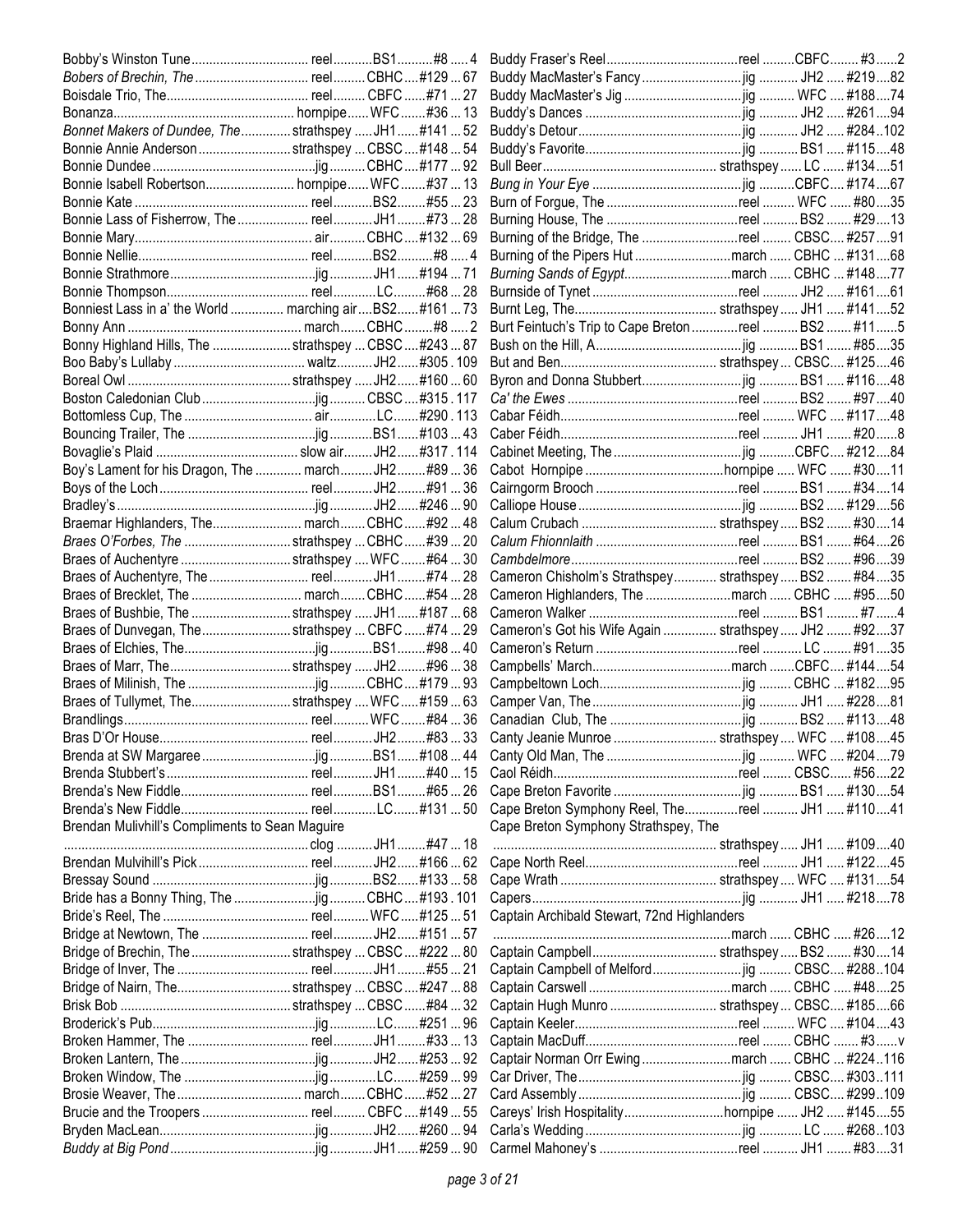| Carter MacKenzie's Reel  reel CBFC #32  13             |  |                                                        |  |  |
|--------------------------------------------------------|--|--------------------------------------------------------|--|--|
|                                                        |  | Colonel McBain's Strathspey  strathspey  CBSC #26795   |  |  |
|                                                        |  |                                                        |  |  |
|                                                        |  | Colonel Montgomery'sslow air  CBSC #11844              |  |  |
|                                                        |  |                                                        |  |  |
|                                                        |  |                                                        |  |  |
|                                                        |  | Complimentary Breakfast, The reel  BS2  #3315          |  |  |
|                                                        |  | Compliments to Annabelle  strathspey CBFC #3514        |  |  |
|                                                        |  | Compliments to Bonnie Lassreel CBFC #6324              |  |  |
|                                                        |  | Compliments to Buddy MacMaster reel  JH1  #15055       |  |  |
|                                                        |  | Compliments to Cameron Chisholm strathspey BS2  #8435  |  |  |
|                                                        |  | Compliments to Doug MacPhee strathspey  CBFC #64 25    |  |  |
|                                                        |  | Compliments to Mary Gillismarch  BS2  #5925            |  |  |
|                                                        |  |                                                        |  |  |
|                                                        |  | Compliments to Maybelle march  BS2  #24  11            |  |  |
| Champion March, The  march CBHC#5327                   |  | Compliments to Melissa Emmons  jig  BS2  #127 55       |  |  |
|                                                        |  | Compliments to Sean Maguire hornpipe  JH1  #47  18     |  |  |
|                                                        |  | Compliments to The Boys of the Loch  jig  BS2  #11449  |  |  |
|                                                        |  | Compliments to the Browns of Dingwallreel  JH1  #14955 |  |  |
|                                                        |  |                                                        |  |  |
|                                                        |  |                                                        |  |  |
|                                                        |  |                                                        |  |  |
|                                                        |  |                                                        |  |  |
|                                                        |  |                                                        |  |  |
|                                                        |  |                                                        |  |  |
|                                                        |  | Constitution Breakdown reel CBFC #14654                |  |  |
|                                                        |  |                                                        |  |  |
|                                                        |  |                                                        |  |  |
|                                                        |  |                                                        |  |  |
|                                                        |  |                                                        |  |  |
|                                                        |  |                                                        |  |  |
|                                                        |  |                                                        |  |  |
|                                                        |  |                                                        |  |  |
|                                                        |  |                                                        |  |  |
|                                                        |  |                                                        |  |  |
|                                                        |  | Corriechoillie's Leaving Lochaber march  CBHC  #3115   |  |  |
|                                                        |  |                                                        |  |  |
|                                                        |  | Countess of Crawford, The  strathspey  CBSC #93        |  |  |
|                                                        |  |                                                        |  |  |
|                                                        |  |                                                        |  |  |
|                                                        |  | Countess of Sutherland's Strathspey, The               |  |  |
|                                                        |  |                                                        |  |  |
|                                                        |  |                                                        |  |  |
|                                                        |  |                                                        |  |  |
| Clifford Chiasson's Strathspey strathspey  JH1 #87  33 |  |                                                        |  |  |
| Close Call in the Tickle strathspey LC#8132            |  |                                                        |  |  |
|                                                        |  |                                                        |  |  |
|                                                        |  |                                                        |  |  |
|                                                        |  |                                                        |  |  |
|                                                        |  |                                                        |  |  |
|                                                        |  |                                                        |  |  |
| Col. MacDoughall of Dunolly's reel CBHC#4925           |  |                                                        |  |  |
|                                                        |  |                                                        |  |  |
|                                                        |  |                                                        |  |  |
|                                                        |  |                                                        |  |  |
|                                                        |  | Cromarty Rangers March, Themarch  CBHC  #10858         |  |  |
|                                                        |  |                                                        |  |  |
|                                                        |  |                                                        |  |  |
|                                                        |  |                                                        |  |  |
|                                                        |  |                                                        |  |  |
| Colin Rankin's Strathspeystrathspey  CBFC #58  22      |  |                                                        |  |  |
|                                                        |  |                                                        |  |  |
|                                                        |  |                                                        |  |  |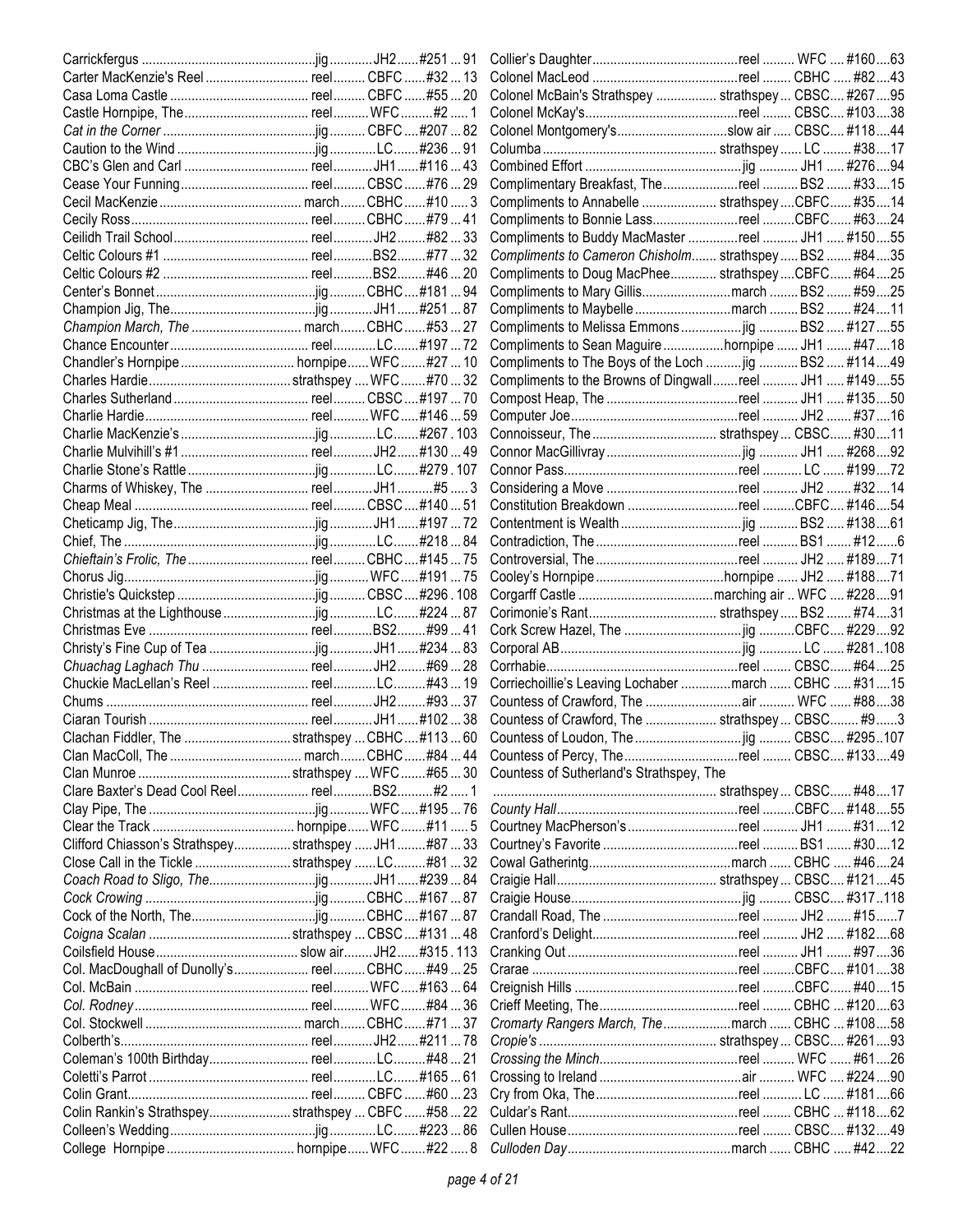|                                                          |  | Donald Angus Beaton  strathspey CBFC #94                |  |  |
|----------------------------------------------------------|--|---------------------------------------------------------|--|--|
|                                                          |  |                                                         |  |  |
|                                                          |  | Donald Dow's Strathspey  strathspey  CBSC #21678        |  |  |
|                                                          |  |                                                         |  |  |
|                                                          |  | Donald MacLean's Farewell to Oban  march  CBFC #84      |  |  |
| Dan Hughie MacEachern's March  march  CBFC #27  11       |  |                                                         |  |  |
|                                                          |  | Donaldson MacLeod's Reel reel CBFC #42                  |  |  |
|                                                          |  |                                                         |  |  |
|                                                          |  | Donnie and Margaret FarewellreelCBFC #188               |  |  |
|                                                          |  | Donny Campbell's Celtic Serenade jig  BS1  #12853       |  |  |
|                                                          |  |                                                         |  |  |
|                                                          |  |                                                         |  |  |
|                                                          |  |                                                         |  |  |
|                                                          |  |                                                         |  |  |
|                                                          |  |                                                         |  |  |
|                                                          |  | Doug MacPhee's Visit to Belle Côte jig  JH1  #21677     |  |  |
| Danish Cape Breton Society, The  march JH2#120  46       |  | Doug MacPhee's Welcome to Moloney's Creek               |  |  |
|                                                          |  |                                                         |  |  |
|                                                          |  |                                                         |  |  |
|                                                          |  |                                                         |  |  |
|                                                          |  |                                                         |  |  |
|                                                          |  | Dougall MacDonald's Strathspey  strathspey  CBFC #5320  |  |  |
|                                                          |  |                                                         |  |  |
|                                                          |  |                                                         |  |  |
|                                                          |  |                                                         |  |  |
|                                                          |  |                                                         |  |  |
| Darlene MacKenzie's Wedding reel CBFC#11443              |  |                                                         |  |  |
|                                                          |  |                                                         |  |  |
| Dave 'Normaway' MacDonald's Wedding reelJH2#21579        |  |                                                         |  |  |
|                                                          |  | Douglas MacFarlane's Victoryreel  JH1  #6324            |  |  |
|                                                          |  |                                                         |  |  |
|                                                          |  |                                                         |  |  |
| David Greenberg's Inspiration  strathspey  CBFC #117  45 |  | Dr. Alastair C. MacLaren march  CBHC  #67 34            |  |  |
| David Rankin's Strathspeystrathspey JH1#6023             |  |                                                         |  |  |
|                                                          |  | Dr. MacDonald's Compliment's to J. Scott Skinner        |  |  |
|                                                          |  |                                                         |  |  |
|                                                          |  |                                                         |  |  |
|                                                          |  |                                                         |  |  |
|                                                          |  |                                                         |  |  |
|                                                          |  |                                                         |  |  |
| Dear Meal is Cheap Again reel CBSC#14051                 |  |                                                         |  |  |
|                                                          |  |                                                         |  |  |
|                                                          |  |                                                         |  |  |
|                                                          |  |                                                         |  |  |
|                                                          |  |                                                         |  |  |
| Devil in the Kitchen, Thestrathspey BS2#7  4             |  |                                                         |  |  |
|                                                          |  | Duchess of Athole's Strathspey  strathspey  CBSC #27 10 |  |  |
|                                                          |  | Duchess of Buccleuch, The strathspey JH2  #16964        |  |  |
|                                                          |  |                                                         |  |  |
|                                                          |  | Duchess of Gordon, The  strathspey  CBSC #19871         |  |  |
|                                                          |  | Duchess of Hamilton, The  strathspey  CBFC #13049       |  |  |
|                                                          |  | Duchess of Hamilton's Reel  strathspey  CBSC #13148     |  |  |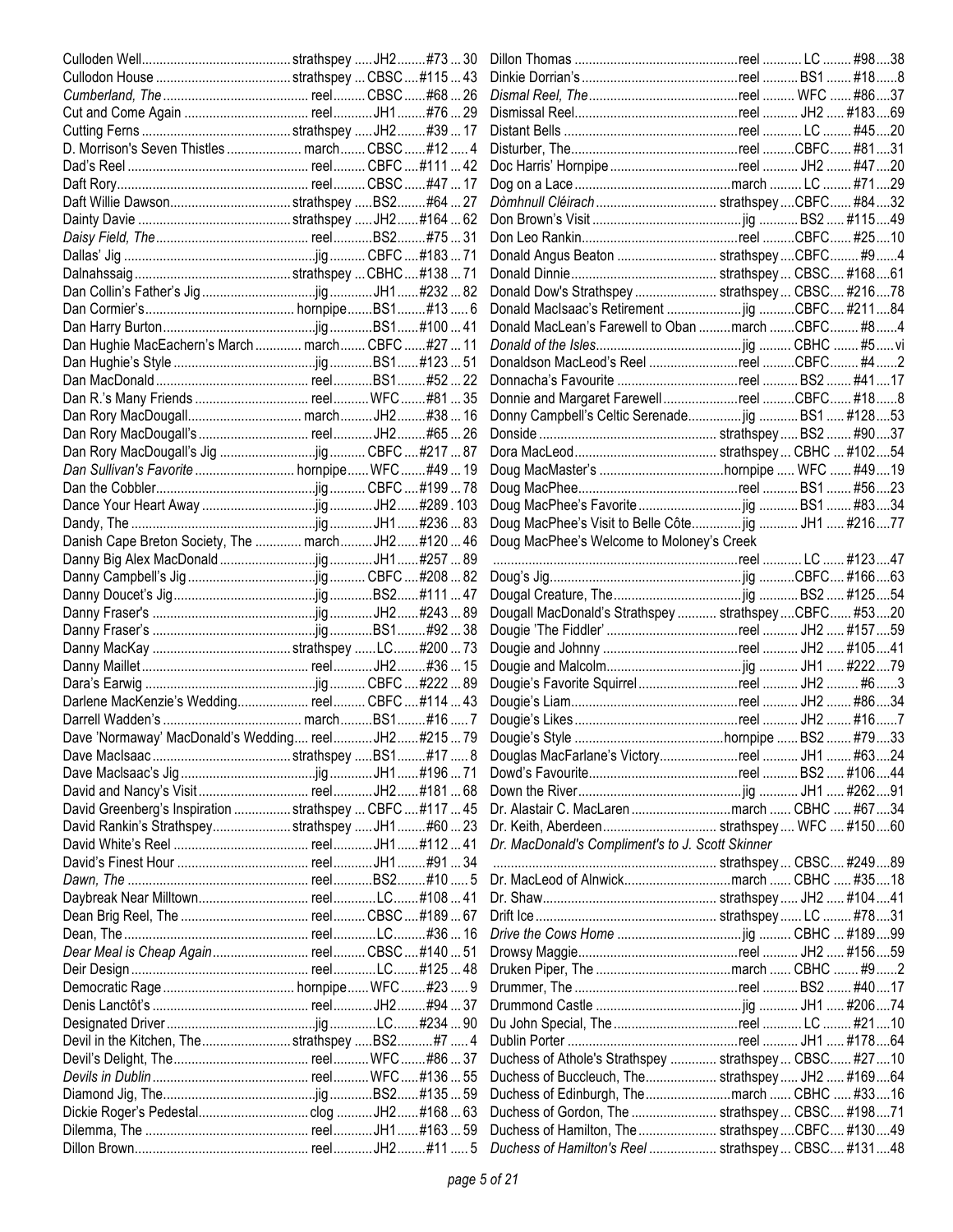| Dugald MacColl's Farewell to France  march CBHC #86  46   |  |                                                        |  |  |
|-----------------------------------------------------------|--|--------------------------------------------------------|--|--|
| Duke of Athole, The strathspey  CBFC #42  16              |  |                                                        |  |  |
| Duke of Edinburgh, The strathspey  CBHC#4121              |  | Everybody Loves Mereel  CBSC #12847                    |  |  |
|                                                           |  | Everybody's Hornpipe hornpipe  WFC  #2610              |  |  |
| Duke of Roxburghe's Farewell to the Blackmount Forest     |  |                                                        |  |  |
|                                                           |  | Ewie with the Crooked Horn strathspeyCBFC #15357       |  |  |
| Duke of Sutherland, Thestrathspey  CBSC #73  28           |  |                                                        |  |  |
|                                                           |  |                                                        |  |  |
|                                                           |  |                                                        |  |  |
|                                                           |  |                                                        |  |  |
|                                                           |  |                                                        |  |  |
| Duncan MacKay Strathspey, The  strathspey  CBFC  #106  40 |  |                                                        |  |  |
|                                                           |  |                                                        |  |  |
|                                                           |  |                                                        |  |  |
|                                                           |  |                                                        |  |  |
|                                                           |  |                                                        |  |  |
|                                                           |  |                                                        |  |  |
|                                                           |  |                                                        |  |  |
| Dunt the Grund at Leisure strathspey  CBSC  #241  86      |  |                                                        |  |  |
|                                                           |  |                                                        |  |  |
|                                                           |  |                                                        |  |  |
|                                                           |  |                                                        |  |  |
| Eagle and the Crane, The waltzBS2#15169                   |  |                                                        |  |  |
|                                                           |  |                                                        |  |  |
|                                                           |  |                                                        |  |  |
|                                                           |  |                                                        |  |  |
|                                                           |  |                                                        |  |  |
| Earl of Dalhousie's Happy Return to Scotland, The         |  | Father Eugene's Welcome to Cape North                  |  |  |
|                                                           |  |                                                        |  |  |
| Earl of Eglinton's Strathspey strathspey  CBSC  #196  70  |  |                                                        |  |  |
| Earl of Glencairn, The strathspey  CBSC #207  74          |  |                                                        |  |  |
|                                                           |  |                                                        |  |  |
|                                                           |  |                                                        |  |  |
|                                                           |  | Father John Angus Rankin's March  march  JH1  #2510    |  |  |
|                                                           |  | Father John MacMillan of Barra march  CBHC  #8042      |  |  |
|                                                           |  |                                                        |  |  |
|                                                           |  |                                                        |  |  |
|                                                           |  |                                                        |  |  |
|                                                           |  |                                                        |  |  |
|                                                           |  |                                                        |  |  |
|                                                           |  |                                                        |  |  |
| Edinburgh City Police Pipe Band march CBHC#16 8           |  |                                                        |  |  |
|                                                           |  | Ferguson Light - St Esprit, The strathspey LC  #4721   |  |  |
|                                                           |  |                                                        |  |  |
|                                                           |  |                                                        |  |  |
|                                                           |  |                                                        |  |  |
|                                                           |  |                                                        |  |  |
|                                                           |  | Fiddler's Braes O'Forbes, The  strathspey  CBHC  #3920 |  |  |
|                                                           |  |                                                        |  |  |
|                                                           |  | Fiddling After One Hundred strathspey  BS1  #209       |  |  |
|                                                           |  | Field of Bannockburn, The  strathspey  CBFC #156 58    |  |  |
|                                                           |  |                                                        |  |  |
|                                                           |  |                                                        |  |  |
|                                                           |  |                                                        |  |  |
|                                                           |  |                                                        |  |  |
|                                                           |  |                                                        |  |  |
|                                                           |  |                                                        |  |  |
|                                                           |  |                                                        |  |  |
|                                                           |  |                                                        |  |  |
|                                                           |  |                                                        |  |  |
|                                                           |  |                                                        |  |  |
|                                                           |  |                                                        |  |  |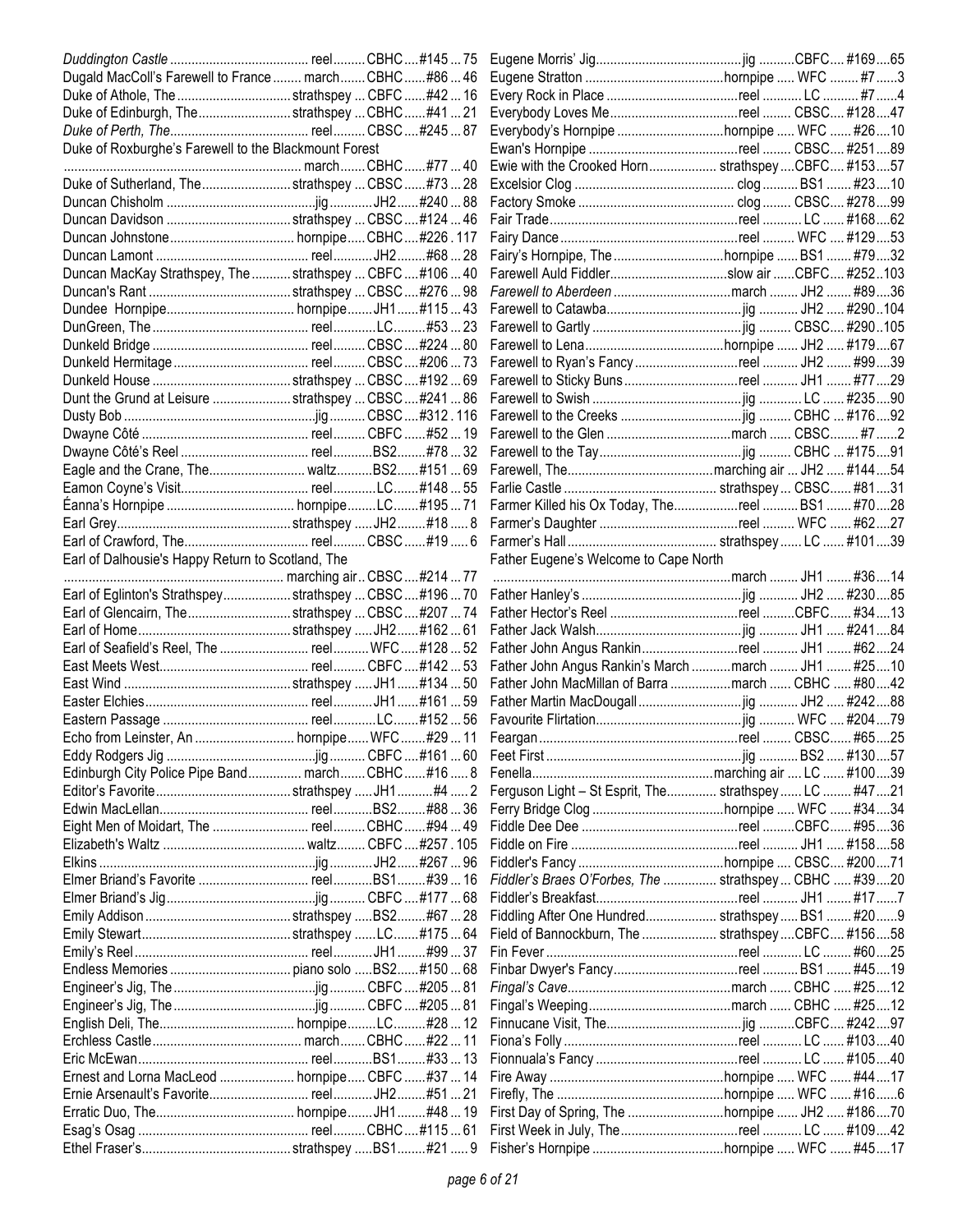|                                                         |  | Gentleman Fiddler, Theslow waltz  CBFC #250102       |  |     |
|---------------------------------------------------------|--|------------------------------------------------------|--|-----|
|                                                         |  |                                                      |  |     |
|                                                         |  |                                                      |  |     |
|                                                         |  | Gerhard Heintzman Piano Reel, The reel CBFC #14052   |  |     |
|                                                         |  |                                                      |  |     |
|                                                         |  |                                                      |  |     |
|                                                         |  |                                                      |  |     |
|                                                         |  |                                                      |  |     |
|                                                         |  |                                                      |  |     |
|                                                         |  |                                                      |  |     |
|                                                         |  |                                                      |  |     |
|                                                         |  |                                                      |  |     |
|                                                         |  | Glasgow Caledonian Strathspey & Reel Society, The    |  |     |
|                                                         |  |                                                      |  |     |
|                                                         |  |                                                      |  |     |
|                                                         |  |                                                      |  |     |
| Forth Bridge Strathspey, Thestrathspey  CBSC  #135  50  |  |                                                      |  |     |
|                                                         |  |                                                      |  |     |
|                                                         |  |                                                      |  |     |
|                                                         |  |                                                      |  |     |
|                                                         |  |                                                      |  |     |
|                                                         |  |                                                      |  |     |
|                                                         |  |                                                      |  |     |
|                                                         |  |                                                      |  |     |
|                                                         |  |                                                      |  |     |
|                                                         |  | Glendaruel Highlanders, The jig  CBHC  #6 vii        |  |     |
|                                                         |  |                                                      |  |     |
|                                                         |  |                                                      |  |     |
| Francis Sitwell (with variations)  air WFC#21987        |  |                                                      |  |     |
| Francis Xavier Kennedy MacDonald jig JH2#285.102        |  |                                                      |  |     |
|                                                         |  |                                                      |  |     |
| Frank Gilruth (1853-1915) strathspey  CBSC #191  68     |  |                                                      |  |     |
|                                                         |  |                                                      |  |     |
|                                                         |  |                                                      |  |     |
|                                                         |  |                                                      |  |     |
|                                                         |  |                                                      |  |     |
| Friends at the Bridge strathspey LC#150  56             |  |                                                      |  |     |
|                                                         |  | Glories of the Star, The  strathspey  CBSC #18767    |  |     |
|                                                         |  |                                                      |  |     |
|                                                         |  |                                                      |  |     |
|                                                         |  | Goddess and the Milkman, The march CBFC #67 26       |  |     |
|                                                         |  |                                                      |  |     |
|                                                         |  |                                                      |  |     |
|                                                         |  |                                                      |  |     |
|                                                         |  | Good Natured Man, Thehornpipe  WFC                   |  |     |
|                                                         |  |                                                      |  | . 5 |
|                                                         |  |                                                      |  |     |
|                                                         |  |                                                      |  |     |
|                                                         |  |                                                      |  |     |
|                                                         |  | Gordon and Hazel's Strathspey  strathspey  CBFC #219 |  |     |
|                                                         |  |                                                      |  |     |
|                                                         |  | Gordon Crombie Munroreel  CBSC #3512                 |  |     |
|                                                         |  |                                                      |  |     |
| Gay Gordons (country dance)  march WFC#76  34           |  |                                                      |  |     |
|                                                         |  |                                                      |  |     |
|                                                         |  |                                                      |  |     |
|                                                         |  |                                                      |  |     |
|                                                         |  |                                                      |  |     |
|                                                         |  |                                                      |  |     |
|                                                         |  |                                                      |  |     |
| General Robertson of Lawar's  marching air JH2 #307.110 |  |                                                      |  |     |
| General Wemyss of Wemyss  strathspey  CBSC  #110  41    |  |                                                      |  |     |
|                                                         |  |                                                      |  |     |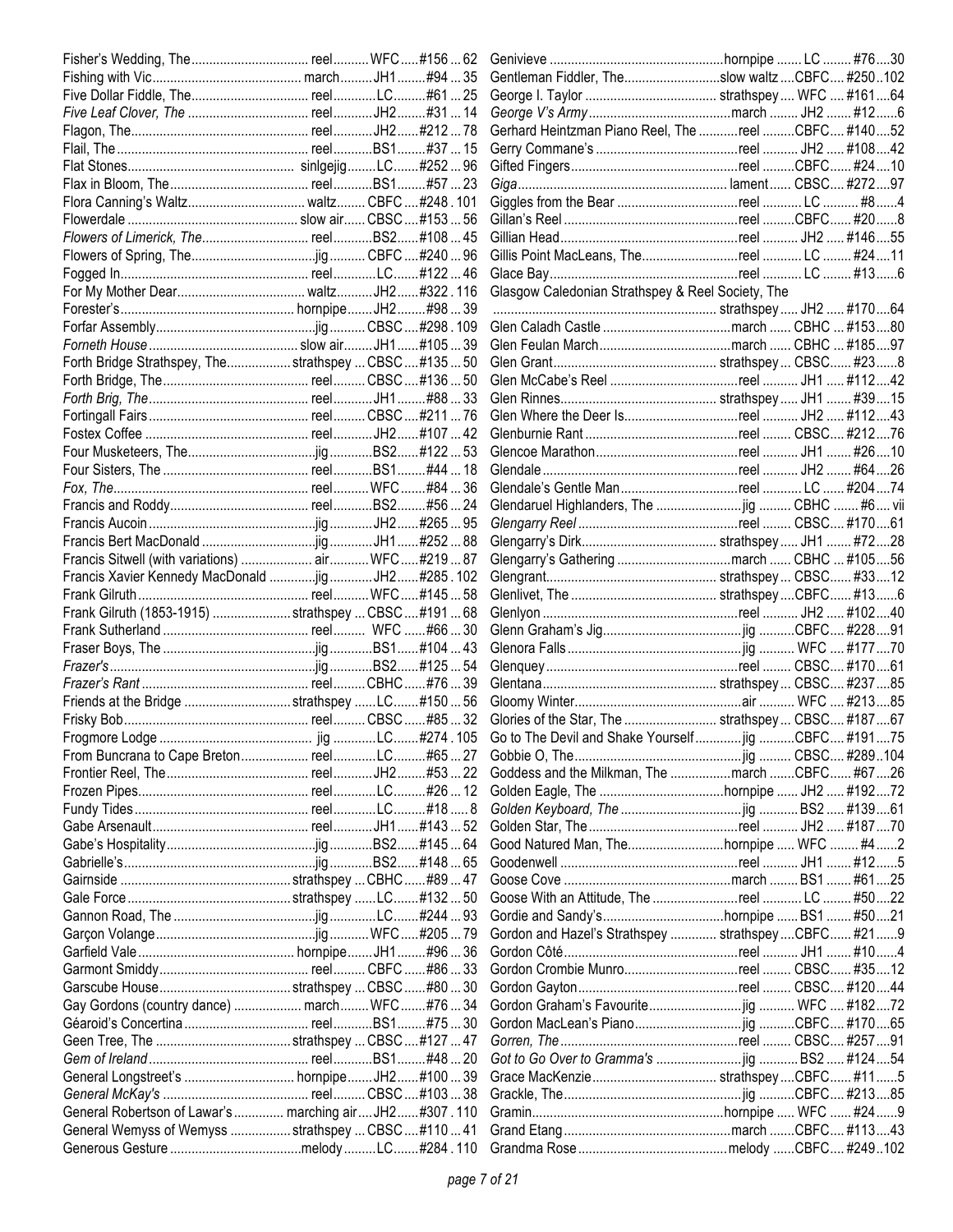| Green Fields of White Point, The reel WFC#5523              |  |                                                               |  |  |
|-------------------------------------------------------------|--|---------------------------------------------------------------|--|--|
|                                                             |  |                                                               |  |  |
|                                                             |  | Hoch Hey Johnny Lad  strathspey CBFC #22                      |  |  |
|                                                             |  |                                                               |  |  |
|                                                             |  |                                                               |  |  |
|                                                             |  | Hon. John Leslie Melville's, The  strathspey  CBSC #18165     |  |  |
|                                                             |  | Hon. Mrs. Maules Strathspey, The  strathspey  CBSC #9636      |  |  |
|                                                             |  |                                                               |  |  |
|                                                             |  | Honest Woman of Many Trades, The reel  JH1  #10840            |  |  |
|                                                             |  |                                                               |  |  |
|                                                             |  | Honourable Miss Sempill's Reelreel  CBSC #26393               |  |  |
|                                                             |  | Honourable Mr. Fraser (of Lovat), The reel  CBSC #9134        |  |  |
|                                                             |  | Honourable Mr. Fraser of Lovat's, The strathspey  CBSC #21778 |  |  |
|                                                             |  | Honourable Mrs. Graham of Balgowan, The                       |  |  |
|                                                             |  |                                                               |  |  |
|                                                             |  | Honourable Mrs. John Ramsay's Reelreel  CBSC #7127            |  |  |
|                                                             |  | Honourable Mrs. Maule's Reel, The reel CBFC #125              |  |  |
|                                                             |  |                                                               |  |  |
| Happy Go Lucky Clog, The hornpipeJH1#14553                  |  | Honourable Peace, An reel  CBSC #20372                        |  |  |
|                                                             |  |                                                               |  |  |
|                                                             |  |                                                               |  |  |
| Harness the Old Grey Mare reel CBSC#24587                   |  |                                                               |  |  |
|                                                             |  |                                                               |  |  |
|                                                             |  |                                                               |  |  |
|                                                             |  |                                                               |  |  |
|                                                             |  |                                                               |  |  |
|                                                             |  |                                                               |  |  |
|                                                             |  |                                                               |  |  |
|                                                             |  |                                                               |  |  |
|                                                             |  |                                                               |  |  |
|                                                             |  | Hugh Alexander Low of Tireemarch  CBHC  #6232                 |  |  |
|                                                             |  | Hughie "Johnny Angus" MacDonald  strathspey  CBSC #25290      |  |  |
|                                                             |  |                                                               |  |  |
|                                                             |  | Hughie Johnny Angus of West Mabou  strathspey  JH1  #17463    |  |  |
|                                                             |  |                                                               |  |  |
|                                                             |  |                                                               |  |  |
| Heights of Dargai, The march CBHC#207.108                   |  |                                                               |  |  |
|                                                             |  |                                                               |  |  |
|                                                             |  |                                                               |  |  |
|                                                             |  | Hung-Over Church Organist, The jig  JH1  #27393               |  |  |
| Here's a Health to them that's Awa'CBSC#316.117             |  |                                                               |  |  |
|                                                             |  |                                                               |  |  |
|                                                             |  |                                                               |  |  |
|                                                             |  |                                                               |  |  |
|                                                             |  |                                                               |  |  |
|                                                             |  |                                                               |  |  |
|                                                             |  | I Would Have Preferred You First  jig  CBHC  #200105          |  |  |
| Highland Donald Kissed Kitty  strathspey  CBSC  #244  87    |  | I'll Gang Nae Mair to Yon Toun reel  CBSC #25089              |  |  |
|                                                             |  | I'll go no More to Your Town reel  CBSC #25089                |  |  |
|                                                             |  | I'm Getting Wedded in My Auld Claes jig  CBSC #313116         |  |  |
|                                                             |  |                                                               |  |  |
|                                                             |  |                                                               |  |  |
|                                                             |  |                                                               |  |  |
|                                                             |  |                                                               |  |  |
|                                                             |  | In and Out of the Harbourreel  CBHC  #3215                    |  |  |
| Highland Watch, The strathspey  CBSC  #207  74              |  |                                                               |  |  |
| Highlander's Farewell to Ireland  strathspey  CBSC  #59  23 |  | In Praise of Maureen MacKenzie  march  BS2  #168              |  |  |
|                                                             |  | In Praise of Maureen Mackenziemarch  JH2  #11                 |  |  |
|                                                             |  |                                                               |  |  |
|                                                             |  |                                                               |  |  |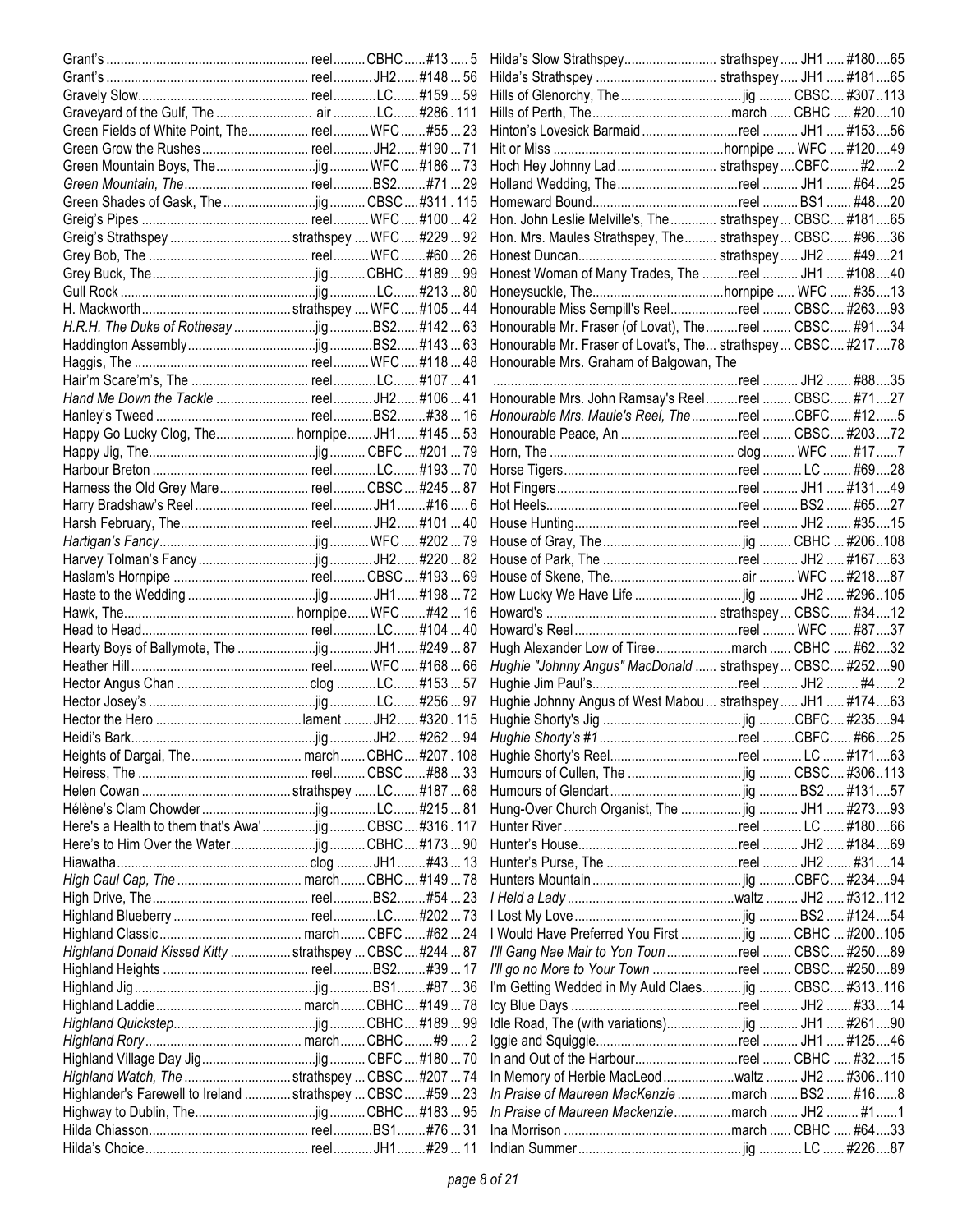|                                                     |  | Jason and Katherine's WeddingreelCBFC #9937        |  |           |  |
|-----------------------------------------------------|--|----------------------------------------------------|--|-----------|--|
|                                                     |  |                                                    |  |           |  |
| Inverary Schoolhouse, The strathspey  CBHC#55 28    |  |                                                    |  |           |  |
|                                                     |  |                                                    |  |           |  |
| Inverness Gathering, The  march CBHC#4222           |  | Jenkin's Shantruse  strathspey  CBSC #19570        |  |           |  |
|                                                     |  | Jennifer MacDonald's WaltzwaltzCBFC #24399         |  |           |  |
|                                                     |  |                                                    |  |           |  |
|                                                     |  |                                                    |  |           |  |
|                                                     |  |                                                    |  |           |  |
|                                                     |  |                                                    |  |           |  |
|                                                     |  |                                                    |  |           |  |
|                                                     |  |                                                    |  |           |  |
|                                                     |  |                                                    |  |           |  |
| Isabel's Strathspey strathspey  CBHC#4323           |  |                                                    |  |           |  |
|                                                     |  |                                                    |  |           |  |
|                                                     |  |                                                    |  |           |  |
|                                                     |  |                                                    |  |           |  |
|                                                     |  | Jerry Holland's Strathspey  strathspey  JH1  #5118 |  |           |  |
|                                                     |  |                                                    |  |           |  |
|                                                     |  |                                                    |  |           |  |
| J.C. MacIsaac's Strathspey  strathspey  JH1#168  61 |  | Jerry's Missing No. 203 reel CBFC #14153           |  |           |  |
|                                                     |  |                                                    |  |           |  |
|                                                     |  |                                                    |  |           |  |
|                                                     |  |                                                    |  |           |  |
|                                                     |  |                                                    |  |           |  |
|                                                     |  |                                                    |  |           |  |
|                                                     |  |                                                    |  |           |  |
|                                                     |  |                                                    |  |           |  |
|                                                     |  |                                                    |  |           |  |
|                                                     |  | Jessie's Welcome Home  strathspey  CBHC  #3618     |  |           |  |
|                                                     |  |                                                    |  |           |  |
|                                                     |  |                                                    |  |           |  |
|                                                     |  |                                                    |  |           |  |
|                                                     |  |                                                    |  |           |  |
|                                                     |  |                                                    |  |           |  |
|                                                     |  |                                                    |  |           |  |
|                                                     |  |                                                    |  |           |  |
|                                                     |  |                                                    |  |           |  |
|                                                     |  |                                                    |  |           |  |
|                                                     |  |                                                    |  |           |  |
|                                                     |  |                                                    |  |           |  |
|                                                     |  | Jimmy MacKinnon of Smelt Brook  jig  WFC  #20379   |  |           |  |
|                                                     |  |                                                    |  |           |  |
|                                                     |  |                                                    |  |           |  |
|                                                     |  |                                                    |  | #4519     |  |
|                                                     |  | Joe and Margurite MacLean's 40th  jig CBFC #22690  |  |           |  |
| James F. Dickie's Delight  strathspey  WFC  #95  40 |  |                                                    |  | … #69….36 |  |
| James Grant of Glengrant  strathspey  CBSC  #33  12 |  |                                                    |  | #8134     |  |
|                                                     |  |                                                    |  |           |  |
|                                                     |  | Joe MacLean - MacKay Pointreel  LC  #4018          |  |           |  |
|                                                     |  |                                                    |  |           |  |
| James Scott Skinnerstrathspey  WFC#94  40           |  | Joe Orem's Favourite reel CBFC #8533               |  |           |  |
| James Scott Skinner's Welcome to Inverness          |  |                                                    |  |           |  |
|                                                     |  |                                                    |  |           |  |
| James Wares of Wickstrathspey  CBSC#25591           |  |                                                    |  |           |  |
|                                                     |  |                                                    |  |           |  |
|                                                     |  |                                                    |  |           |  |
|                                                     |  |                                                    |  |           |  |
|                                                     |  |                                                    |  |           |  |
|                                                     |  |                                                    |  |           |  |
|                                                     |  |                                                    |  |           |  |
| Janie and Duncan's 50th strathspey BS2#34  15       |  |                                                    |  |           |  |
| Janine Randall's March  marchBS2#104  43            |  | John Alex Francis MacLellan reel  JH2  #4318       |  |           |  |
| Janine Randall's Strathspey  strathspey  JH2#81  33 |  |                                                    |  |           |  |
|                                                     |  | John Campbell's Reel reel CBFC #9837               |  |           |  |
|                                                     |  |                                                    |  |           |  |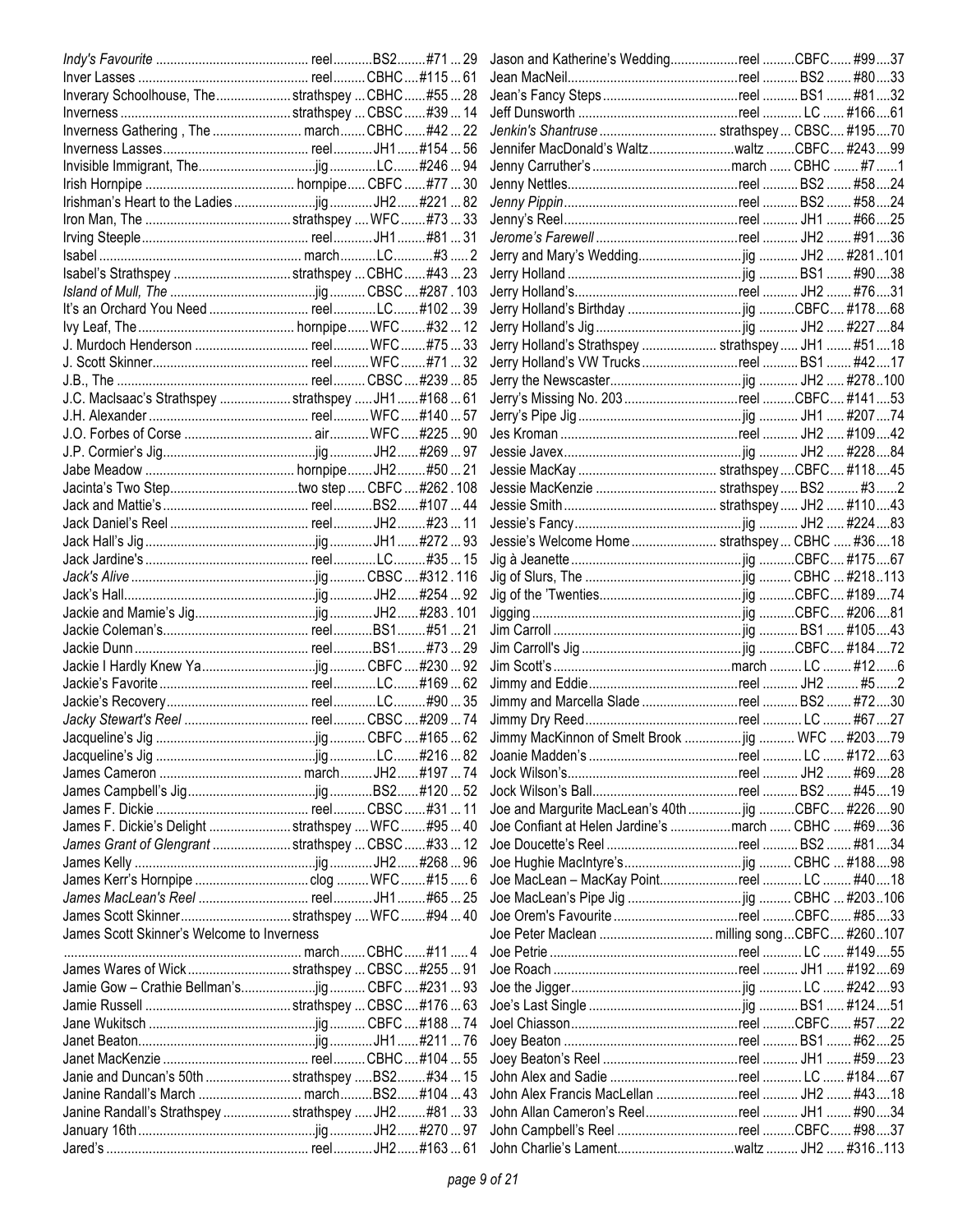| John Cheap, the Chapman reel CBSC#27999                   |  |                                                        |  |   |
|-----------------------------------------------------------|--|--------------------------------------------------------|--|---|
|                                                           |  |                                                        |  |   |
| John Donald Cameron Reel, The  reel CBFC #126  47         |  |                                                        |  |   |
|                                                           |  |                                                        |  |   |
| John Donald's StrathspeystrathspeyLC#6226                 |  |                                                        |  |   |
|                                                           |  |                                                        |  |   |
|                                                           |  |                                                        |  |   |
|                                                           |  | Kay Handrahan's Pipe Marchmarch  BS2  #2813            |  |   |
|                                                           |  |                                                        |  |   |
|                                                           |  |                                                        |  |   |
| John MacMillan of Barra  march CBHC#80  42                |  | Keeper of Delight, The reel CBFC #12848                |  |   |
|                                                           |  |                                                        |  |   |
|                                                           |  |                                                        |  |   |
|                                                           |  |                                                        |  |   |
| John McColls's March to Kilbowie Cottage march CBHC#12164 |  |                                                        |  |   |
|                                                           |  |                                                        |  |   |
| John McFadyen of Melfort  marchBS2#12 6                   |  | Kenneth Joseph MacDonald march  BS1  #7430             |  |   |
|                                                           |  |                                                        |  |   |
|                                                           |  |                                                        |  |   |
|                                                           |  |                                                        |  |   |
|                                                           |  |                                                        |  |   |
| John Morrison, Assynt Housepipereel  WFC#5322             |  |                                                        |  |   |
|                                                           |  |                                                        |  |   |
| John Pellerine's Strathspey  strathspey  JH1#11141        |  |                                                        |  |   |
|                                                           |  |                                                        |  |   |
|                                                           |  |                                                        |  |   |
|                                                           |  |                                                        |  |   |
| Johnena's Fine Mincemeat Pie reel JH2 #61 25              |  |                                                        |  |   |
|                                                           |  |                                                        |  |   |
|                                                           |  | Kimberly and Greg's Reel reel CBFC #3012               |  |   |
|                                                           |  | Kind Robie Come Again reel  CBSC #3211                 |  |   |
|                                                           |  |                                                        |  |   |
|                                                           |  |                                                        |  |   |
|                                                           |  |                                                        |  |   |
| Johnny Wilmot's Fancy reel CBFC #66  25                   |  | King's Own Borderer's Farewell to Meerut               |  |   |
|                                                           |  |                                                        |  |   |
|                                                           |  |                                                        |  |   |
|                                                           |  |                                                        |  |   |
| Jolly Old Gardener, The reel CBHC#4523                    |  | Kinnon and Betty Lou at West Mabou jig  JH2  #24489    |  |   |
|                                                           |  |                                                        |  |   |
|                                                           |  |                                                        |  |   |
|                                                           |  | Kirkmichael Ploughs strathspey CBSC #7930              |  |   |
|                                                           |  |                                                        |  |   |
|                                                           |  |                                                        |  |   |
|                                                           |  | Kiss the Lass Ye Love Best strathspey  JH1  #8632      |  |   |
|                                                           |  |                                                        |  |   |
|                                                           |  |                                                        |  | 6 |
|                                                           |  |                                                        |  |   |
|                                                           |  |                                                        |  |   |
|                                                           |  |                                                        |  |   |
|                                                           |  |                                                        |  |   |
|                                                           |  |                                                        |  |   |
|                                                           |  |                                                        |  |   |
|                                                           |  |                                                        |  |   |
|                                                           |  |                                                        |  |   |
|                                                           |  |                                                        |  |   |
|                                                           |  | Laddie with the Pladdie, The  strathspey  JH1  #127 47 |  |   |
| Just Cook Enough for Yourself reelLC#12949                |  |                                                        |  |   |
|                                                           |  |                                                        |  |   |
|                                                           |  |                                                        |  |   |
|                                                           |  |                                                        |  |   |
| Kames Lasses, The strathspey  CBHC#9349                   |  | Lady Amelia Murray  strathspey  CBSC #11944            |  |   |
|                                                           |  |                                                        |  |   |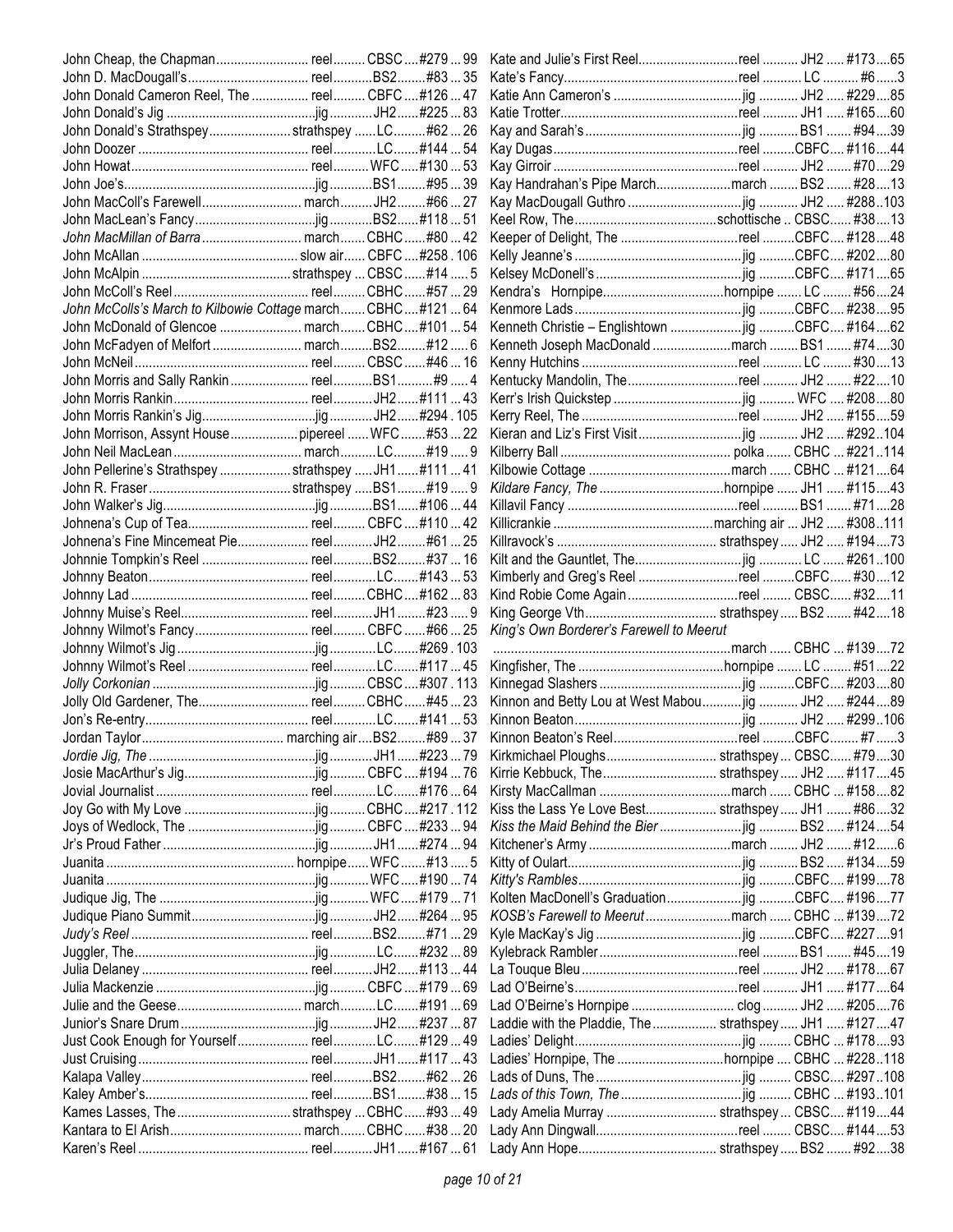|                                                                |  | Lassie wi' the Snood, The reel  CBHC  #7237                 |  |       |
|----------------------------------------------------------------|--|-------------------------------------------------------------|--|-------|
| Lady Carmichael of Castle Craig  strathspey  CBFC  #92  35     |  | Lassie with the Yellow Coatie, The reel  JH1  #17965        |  |       |
| Lady Charlotte Campbell (Gow)  strathspey  WFC#16666           |  |                                                             |  |       |
| Lady Charlotte Campbell (MacIntosh)  strathspey  WFC  #111  46 |  |                                                             |  |       |
|                                                                |  |                                                             |  |       |
| Lady Charlotte Murray  reel CBSC #143  52                      |  |                                                             |  |       |
| Lady Dalrymple's Strathspey  strathspey  CBSC  #275  98        |  |                                                             |  |       |
|                                                                |  |                                                             |  |       |
| Lady Dorothea Stewart Murray's Wedding March                   |  |                                                             |  |       |
|                                                                |  |                                                             |  |       |
|                                                                |  | Leaving Corindavon Lodge march  CBHC  #11260                |  |       |
|                                                                |  |                                                             |  |       |
|                                                                |  | Leaving Glen Urquhart march  CBHC  #5629                    |  |       |
|                                                                |  |                                                             |  |       |
|                                                                |  |                                                             |  |       |
|                                                                |  |                                                             |  |       |
| Lady Georgina Gordon  reel CBSC #183  65                       |  |                                                             |  |       |
|                                                                |  | Leo and Catherine Murraymarch  BS1  #6624                   |  |       |
|                                                                |  |                                                             |  |       |
|                                                                |  |                                                             |  |       |
|                                                                |  |                                                             |  |       |
| Lady Hamilton Dalrymple strathspey  CBSC  #275  98             |  |                                                             |  |       |
|                                                                |  |                                                             |  |       |
| Lady Helen Douglas' Reel  reel CBSC #180  64                   |  |                                                             |  |       |
|                                                                |  |                                                             |  |       |
| Lady Louisa MacDonald's Strathspey  strathspey  CBSC  #202  72 |  | Lieutenant Howard Douglas  strathspey  WFC  #13856          |  |       |
| Lady Lucinda Ramsay strathspey  CBSC  #281.100                 |  |                                                             |  |       |
| Lady Lucy Leslie Melville  reel CBSC #233  83                  |  |                                                             |  |       |
| Lady MacKenzie of Fairburn strathspey  CBHC #6332              |  |                                                             |  |       |
|                                                                |  |                                                             |  |       |
| Lady Margaret Stewart  reel CBSC #92  35                       |  | Lights Out at Glencoe strathspeyCBFC #5923                  |  |       |
|                                                                |  | Lillie Long-Wade's Welcome to Inverness  jig  CBHC  #216112 |  |       |
|                                                                |  |                                                             |  |       |
|                                                                |  | Linda and Barry's Treathornpipe  JH2  #11946                |  |       |
|                                                                |  |                                                             |  |       |
|                                                                |  |                                                             |  |       |
|                                                                |  |                                                             |  |       |
|                                                                |  |                                                             |  |       |
|                                                                |  |                                                             |  |       |
|                                                                |  |                                                             |  |       |
|                                                                |  |                                                             |  |       |
|                                                                |  |                                                             |  |       |
|                                                                |  |                                                             |  |       |
|                                                                |  |                                                             |  |       |
| Laird of Bemersyde, The  slow air JH2#311.112                  |  |                                                             |  |       |
|                                                                |  |                                                             |  |       |
| Laird of Drumblair, The strathspey  WFC #77  34                |  | Little Men of Mearns, Thereel  CBSC #12847                  |  |       |
|                                                                |  |                                                             |  |       |
|                                                                |  |                                                             |  |       |
|                                                                |  |                                                             |  |       |
|                                                                |  |                                                             |  |       |
| Lament for John Morrislament CBFC#259.106                      |  |                                                             |  |       |
|                                                                |  |                                                             |  |       |
|                                                                |  |                                                             |  |       |
|                                                                |  |                                                             |  |       |
|                                                                |  |                                                             |  |       |
|                                                                |  |                                                             |  |       |
|                                                                |  |                                                             |  |       |
|                                                                |  |                                                             |  |       |
|                                                                |  |                                                             |  | #4918 |
| Lass of Corrie Mill, Thestrathspey  WFC#15562                  |  |                                                             |  |       |
|                                                                |  |                                                             |  |       |
|                                                                |  |                                                             |  |       |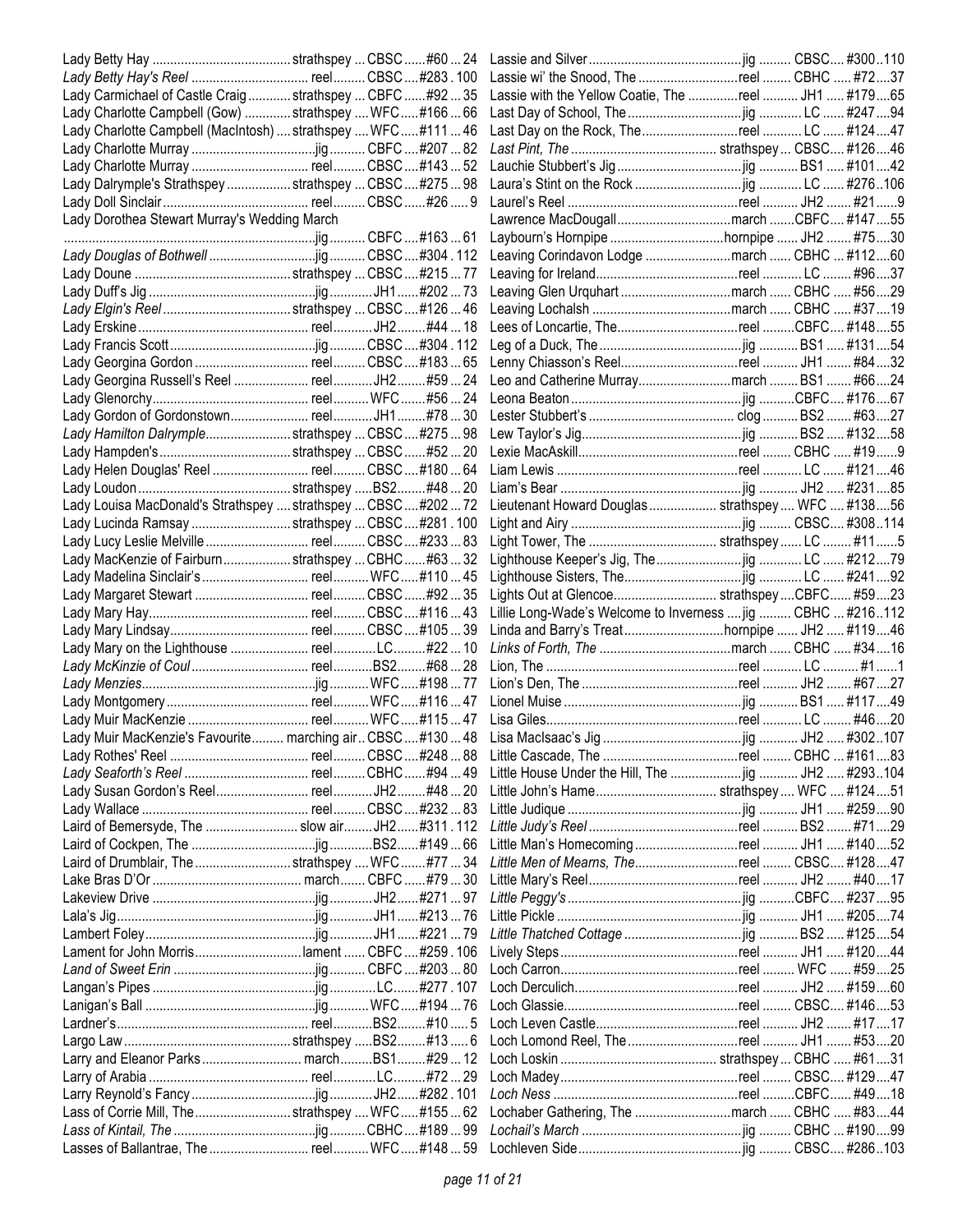|                                                              |  | MacKenzie Highlanders, The march  CBHC  #13067           |  |  |
|--------------------------------------------------------------|--|----------------------------------------------------------|--|--|
|                                                              |  | MacKenzie of Gairloch  strathspey  JH1  #34  13          |  |  |
|                                                              |  |                                                          |  |  |
|                                                              |  |                                                          |  |  |
|                                                              |  | Maclauchlan's Strathspey  strathspey  CBSC #1  vi        |  |  |
|                                                              |  |                                                          |  |  |
|                                                              |  | MacLennan's Overcoat  strathspey  CBHC  #12666           |  |  |
|                                                              |  |                                                          |  |  |
|                                                              |  |                                                          |  |  |
|                                                              |  |                                                          |  |  |
|                                                              |  |                                                          |  |  |
|                                                              |  |                                                          |  |  |
|                                                              |  |                                                          |  |  |
|                                                              |  |                                                          |  |  |
|                                                              |  |                                                          |  |  |
|                                                              |  |                                                          |  |  |
|                                                              |  |                                                          |  |  |
| Lord Ballenden's Strathspey strathspey  CBSC  #195  70       |  |                                                          |  |  |
|                                                              |  |                                                          |  |  |
|                                                              |  |                                                          |  |  |
| Lord Charles Murray's Strathspey  strathspey  CBSC  #172  62 |  |                                                          |  |  |
|                                                              |  |                                                          |  |  |
|                                                              |  | Major David Manson reel  CBHC  #11059                    |  |  |
|                                                              |  |                                                          |  |  |
|                                                              |  | Major Molles of the 9th Regiment strathspey  CBSC #8934  |  |  |
|                                                              |  |                                                          |  |  |
| Lord James Murray's Reel reel CBSC#12345                     |  |                                                          |  |  |
| Lord James Murray's Pipe Reel reel CBHC#14273                |  |                                                          |  |  |
| Lord John Campbellstrathspey  JH2#121  46                    |  |                                                          |  |  |
|                                                              |  |                                                          |  |  |
|                                                              |  | Malcolm Paul MacLean reel  CBHC  #7438                   |  |  |
| Lord Lovat's Strathspeystrathspey  CBHC#9349                 |  |                                                          |  |  |
|                                                              |  |                                                          |  |  |
| Lord MacDonald (pipe setting) reelJH1#6  3                   |  |                                                          |  |  |
| Lord Napier of Magdala  march CBSC#141 52                    |  |                                                          |  |  |
|                                                              |  |                                                          |  |  |
|                                                              |  |                                                          |  |  |
|                                                              |  | Many Faces of Howie MacDonald, The reel  BS2  #14 7      |  |  |
|                                                              |  |                                                          |  |  |
|                                                              |  | March of Donald of the Isles to the Battle of Harlaw     |  |  |
|                                                              |  |                                                          |  |  |
|                                                              |  | March of the Cameron Menslow air  BS2  #16072            |  |  |
|                                                              |  |                                                          |  |  |
| Ma Ma Come Let's Dance  waltz JH1 #279  97                   |  | Marchioness of Huntly (Marshall) strathspey  WFC  #67 31 |  |  |
| Mabou Athletic Club, The  reel CBFC #143  53                 |  | Marchioness of Huntly (Milne) strathspey WFC  #9239      |  |  |
|                                                              |  |                                                          |  |  |
| MacBeth's StrathspeystrathspeyJH1#3011                       |  |                                                          |  |  |
|                                                              |  |                                                          |  |  |
|                                                              |  | Margaret and Archie Neilwaltz  JH2  #319115              |  |  |
|                                                              |  |                                                          |  |  |
|                                                              |  | Margaret MacDonald's Delightreel  BS2  #2511             |  |  |
|                                                              |  |                                                          |  |  |
|                                                              |  |                                                          |  |  |
| Machias Seal Islandstrathspey LC#20173                       |  | Margery Ross Stewartmarch  LC  #17464                    |  |  |
|                                                              |  |                                                          |  |  |
|                                                              |  |                                                          |  |  |
|                                                              |  |                                                          |  |  |
|                                                              |  |                                                          |  |  |
| MacKay Point MacLeans, The  strathspey LC#39  17             |  |                                                          |  |  |
|                                                              |  | Marquis of Huntly Reel, ThereelCBFC #239                 |  |  |
|                                                              |  |                                                          |  |  |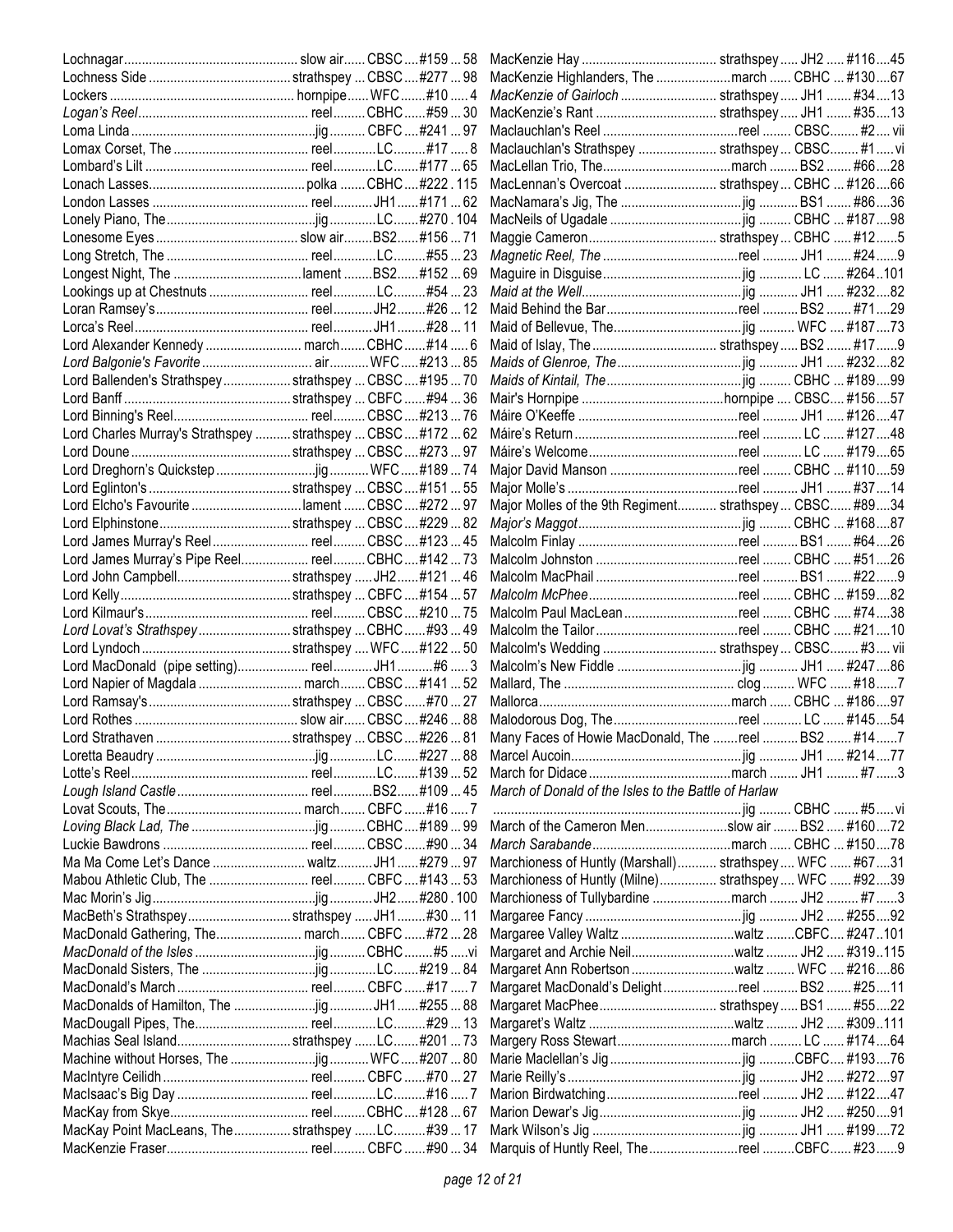| Marquis of Huntly's Snuff Mill, The  strathspey  CBFC  #120  46<br>Memories of Elmer Briand strathspey JH1  #17363<br>Marquis of Lorn, Thestrathspey  CBHC#17  8<br>Memories of Father Angus MacDonnellmarch  JH1  #18366<br>Memories of Father Charles MacDonald<br>Marquis of Tullybardine's Jig  slip jig  CBSC #318.118<br>.slow air CBFC #253104<br>Memories of Father John Angus Rankin<br>Memories of George H. Emmonsmarch  BS2  #11<br>Mary and Danny's Strathspey strathspey  CBFC #65  25<br>Memories of Georgie C. MacKenzie slow air CBFC #254104<br>Memories of Hughena Ratchford reel  BS2  #2210<br>Memories of Jack Buchanan march CBFC #13551<br>Mary Campbell Jameson Reel reel CBSC#15255<br>Memories of Joe Confiant march  BS1  #3514<br>Memories of Johnny MacLean reel  JH1  #10138<br>Memories of Lauchie Stubbert.  strathspey  BS1  #3213<br>Memories of Mary Ann MacKenzie  marching air  CBFC #251103<br>Mary Hughie's Stylestrathspey  CBSC#6626<br>Memories of Neil Murphy  lamentCBFC #245100<br>Memories of Sarah and Dan Campbell  lament  CBFC #24499<br>Memories of Simon Frasermarch BS2 #6126<br>Mary Jessie Gillis (AEAE scordatura setting).<br>Memories of Tic Butler slow air  BS2  #15972<br>Memories of William Livingstonereel  CBHC  #9047<br>Memory of Herbie MacLeod waltz  JH2  #306110<br>Mary Weep No More for Me  march CBHC#11662<br>Merry Lads of Clyde reel  CBSC #15255<br>Maureen MacKenzie's  marchBS2#16  8<br>Merry Miss Mary D., The  strathspey  JH2  #6025<br>Michael A. MacLean's reel  WFC  #127 52<br>Michael Anthony MacLean's Birthday  march  CBFC #1  1<br>Maybelle's Compliments to her Brother Cameron<br>Micheál Carr's Barndance  barndance  JH2  #19172<br>Midlothian Amateur Pipe Band's March, The<br>McKinnon's Marching Tune  march CBHC  #60  31<br>Midlothian Pipe Band, The  jig  CBHC  #214111<br>McLauchlan's Scottish Measure  march CBSC  #161  58<br>Mike MacDonald's Reelreel CBFC #11242<br>McNamara's Band Barndancebarndance JH2#12447<br>Mike MacDougall's 25th Anniversary reel  JH1  #14453<br>McPhedran's Strathspeystrathspey BS2#69  29<br>Mike MacDougall's Cape North Dances jig  JH2  #23285<br>Mildred Leadbeater  strathspey  LC  #9336<br>Miller of Camserney, The  strathspey  CBSC #51<br>Memories of Archie Neilstrathspey  JH2#15358<br>Memories of Donald Angus Beaton jig  CBFC #160  60<br>Memories of Donald Angus Beaton  strathspey  BS1 #11  5<br>Miracle at Glencoe Mills reel CBFC #5018 | Marquis of Huntly, Thestrathspey  WFC#16264 |  |  |  |  |
|--------------------------------------------------------------------------------------------------------------------------------------------------------------------------------------------------------------------------------------------------------------------------------------------------------------------------------------------------------------------------------------------------------------------------------------------------------------------------------------------------------------------------------------------------------------------------------------------------------------------------------------------------------------------------------------------------------------------------------------------------------------------------------------------------------------------------------------------------------------------------------------------------------------------------------------------------------------------------------------------------------------------------------------------------------------------------------------------------------------------------------------------------------------------------------------------------------------------------------------------------------------------------------------------------------------------------------------------------------------------------------------------------------------------------------------------------------------------------------------------------------------------------------------------------------------------------------------------------------------------------------------------------------------------------------------------------------------------------------------------------------------------------------------------------------------------------------------------------------------------------------------------------------------------------------------------------------------------------------------------------------------------------------------------------------------------------------------------------------------------------------------------------------------------------------------------------------------------------------------------------------------------------------------------------------------------------------------------------------------------------------------------------------------------------------------------------------------------------------------------------------------|---------------------------------------------|--|--|--|--|
|                                                                                                                                                                                                                                                                                                                                                                                                                                                                                                                                                                                                                                                                                                                                                                                                                                                                                                                                                                                                                                                                                                                                                                                                                                                                                                                                                                                                                                                                                                                                                                                                                                                                                                                                                                                                                                                                                                                                                                                                                                                                                                                                                                                                                                                                                                                                                                                                                                                                                                              |                                             |  |  |  |  |
|                                                                                                                                                                                                                                                                                                                                                                                                                                                                                                                                                                                                                                                                                                                                                                                                                                                                                                                                                                                                                                                                                                                                                                                                                                                                                                                                                                                                                                                                                                                                                                                                                                                                                                                                                                                                                                                                                                                                                                                                                                                                                                                                                                                                                                                                                                                                                                                                                                                                                                              |                                             |  |  |  |  |
|                                                                                                                                                                                                                                                                                                                                                                                                                                                                                                                                                                                                                                                                                                                                                                                                                                                                                                                                                                                                                                                                                                                                                                                                                                                                                                                                                                                                                                                                                                                                                                                                                                                                                                                                                                                                                                                                                                                                                                                                                                                                                                                                                                                                                                                                                                                                                                                                                                                                                                              |                                             |  |  |  |  |
|                                                                                                                                                                                                                                                                                                                                                                                                                                                                                                                                                                                                                                                                                                                                                                                                                                                                                                                                                                                                                                                                                                                                                                                                                                                                                                                                                                                                                                                                                                                                                                                                                                                                                                                                                                                                                                                                                                                                                                                                                                                                                                                                                                                                                                                                                                                                                                                                                                                                                                              |                                             |  |  |  |  |
|                                                                                                                                                                                                                                                                                                                                                                                                                                                                                                                                                                                                                                                                                                                                                                                                                                                                                                                                                                                                                                                                                                                                                                                                                                                                                                                                                                                                                                                                                                                                                                                                                                                                                                                                                                                                                                                                                                                                                                                                                                                                                                                                                                                                                                                                                                                                                                                                                                                                                                              |                                             |  |  |  |  |
|                                                                                                                                                                                                                                                                                                                                                                                                                                                                                                                                                                                                                                                                                                                                                                                                                                                                                                                                                                                                                                                                                                                                                                                                                                                                                                                                                                                                                                                                                                                                                                                                                                                                                                                                                                                                                                                                                                                                                                                                                                                                                                                                                                                                                                                                                                                                                                                                                                                                                                              |                                             |  |  |  |  |
|                                                                                                                                                                                                                                                                                                                                                                                                                                                                                                                                                                                                                                                                                                                                                                                                                                                                                                                                                                                                                                                                                                                                                                                                                                                                                                                                                                                                                                                                                                                                                                                                                                                                                                                                                                                                                                                                                                                                                                                                                                                                                                                                                                                                                                                                                                                                                                                                                                                                                                              |                                             |  |  |  |  |
|                                                                                                                                                                                                                                                                                                                                                                                                                                                                                                                                                                                                                                                                                                                                                                                                                                                                                                                                                                                                                                                                                                                                                                                                                                                                                                                                                                                                                                                                                                                                                                                                                                                                                                                                                                                                                                                                                                                                                                                                                                                                                                                                                                                                                                                                                                                                                                                                                                                                                                              |                                             |  |  |  |  |
|                                                                                                                                                                                                                                                                                                                                                                                                                                                                                                                                                                                                                                                                                                                                                                                                                                                                                                                                                                                                                                                                                                                                                                                                                                                                                                                                                                                                                                                                                                                                                                                                                                                                                                                                                                                                                                                                                                                                                                                                                                                                                                                                                                                                                                                                                                                                                                                                                                                                                                              |                                             |  |  |  |  |
|                                                                                                                                                                                                                                                                                                                                                                                                                                                                                                                                                                                                                                                                                                                                                                                                                                                                                                                                                                                                                                                                                                                                                                                                                                                                                                                                                                                                                                                                                                                                                                                                                                                                                                                                                                                                                                                                                                                                                                                                                                                                                                                                                                                                                                                                                                                                                                                                                                                                                                              |                                             |  |  |  |  |
|                                                                                                                                                                                                                                                                                                                                                                                                                                                                                                                                                                                                                                                                                                                                                                                                                                                                                                                                                                                                                                                                                                                                                                                                                                                                                                                                                                                                                                                                                                                                                                                                                                                                                                                                                                                                                                                                                                                                                                                                                                                                                                                                                                                                                                                                                                                                                                                                                                                                                                              |                                             |  |  |  |  |
|                                                                                                                                                                                                                                                                                                                                                                                                                                                                                                                                                                                                                                                                                                                                                                                                                                                                                                                                                                                                                                                                                                                                                                                                                                                                                                                                                                                                                                                                                                                                                                                                                                                                                                                                                                                                                                                                                                                                                                                                                                                                                                                                                                                                                                                                                                                                                                                                                                                                                                              |                                             |  |  |  |  |
|                                                                                                                                                                                                                                                                                                                                                                                                                                                                                                                                                                                                                                                                                                                                                                                                                                                                                                                                                                                                                                                                                                                                                                                                                                                                                                                                                                                                                                                                                                                                                                                                                                                                                                                                                                                                                                                                                                                                                                                                                                                                                                                                                                                                                                                                                                                                                                                                                                                                                                              |                                             |  |  |  |  |
|                                                                                                                                                                                                                                                                                                                                                                                                                                                                                                                                                                                                                                                                                                                                                                                                                                                                                                                                                                                                                                                                                                                                                                                                                                                                                                                                                                                                                                                                                                                                                                                                                                                                                                                                                                                                                                                                                                                                                                                                                                                                                                                                                                                                                                                                                                                                                                                                                                                                                                              |                                             |  |  |  |  |
|                                                                                                                                                                                                                                                                                                                                                                                                                                                                                                                                                                                                                                                                                                                                                                                                                                                                                                                                                                                                                                                                                                                                                                                                                                                                                                                                                                                                                                                                                                                                                                                                                                                                                                                                                                                                                                                                                                                                                                                                                                                                                                                                                                                                                                                                                                                                                                                                                                                                                                              |                                             |  |  |  |  |
|                                                                                                                                                                                                                                                                                                                                                                                                                                                                                                                                                                                                                                                                                                                                                                                                                                                                                                                                                                                                                                                                                                                                                                                                                                                                                                                                                                                                                                                                                                                                                                                                                                                                                                                                                                                                                                                                                                                                                                                                                                                                                                                                                                                                                                                                                                                                                                                                                                                                                                              |                                             |  |  |  |  |
|                                                                                                                                                                                                                                                                                                                                                                                                                                                                                                                                                                                                                                                                                                                                                                                                                                                                                                                                                                                                                                                                                                                                                                                                                                                                                                                                                                                                                                                                                                                                                                                                                                                                                                                                                                                                                                                                                                                                                                                                                                                                                                                                                                                                                                                                                                                                                                                                                                                                                                              |                                             |  |  |  |  |
|                                                                                                                                                                                                                                                                                                                                                                                                                                                                                                                                                                                                                                                                                                                                                                                                                                                                                                                                                                                                                                                                                                                                                                                                                                                                                                                                                                                                                                                                                                                                                                                                                                                                                                                                                                                                                                                                                                                                                                                                                                                                                                                                                                                                                                                                                                                                                                                                                                                                                                              |                                             |  |  |  |  |
|                                                                                                                                                                                                                                                                                                                                                                                                                                                                                                                                                                                                                                                                                                                                                                                                                                                                                                                                                                                                                                                                                                                                                                                                                                                                                                                                                                                                                                                                                                                                                                                                                                                                                                                                                                                                                                                                                                                                                                                                                                                                                                                                                                                                                                                                                                                                                                                                                                                                                                              |                                             |  |  |  |  |
|                                                                                                                                                                                                                                                                                                                                                                                                                                                                                                                                                                                                                                                                                                                                                                                                                                                                                                                                                                                                                                                                                                                                                                                                                                                                                                                                                                                                                                                                                                                                                                                                                                                                                                                                                                                                                                                                                                                                                                                                                                                                                                                                                                                                                                                                                                                                                                                                                                                                                                              |                                             |  |  |  |  |
|                                                                                                                                                                                                                                                                                                                                                                                                                                                                                                                                                                                                                                                                                                                                                                                                                                                                                                                                                                                                                                                                                                                                                                                                                                                                                                                                                                                                                                                                                                                                                                                                                                                                                                                                                                                                                                                                                                                                                                                                                                                                                                                                                                                                                                                                                                                                                                                                                                                                                                              |                                             |  |  |  |  |
|                                                                                                                                                                                                                                                                                                                                                                                                                                                                                                                                                                                                                                                                                                                                                                                                                                                                                                                                                                                                                                                                                                                                                                                                                                                                                                                                                                                                                                                                                                                                                                                                                                                                                                                                                                                                                                                                                                                                                                                                                                                                                                                                                                                                                                                                                                                                                                                                                                                                                                              |                                             |  |  |  |  |
|                                                                                                                                                                                                                                                                                                                                                                                                                                                                                                                                                                                                                                                                                                                                                                                                                                                                                                                                                                                                                                                                                                                                                                                                                                                                                                                                                                                                                                                                                                                                                                                                                                                                                                                                                                                                                                                                                                                                                                                                                                                                                                                                                                                                                                                                                                                                                                                                                                                                                                              |                                             |  |  |  |  |
|                                                                                                                                                                                                                                                                                                                                                                                                                                                                                                                                                                                                                                                                                                                                                                                                                                                                                                                                                                                                                                                                                                                                                                                                                                                                                                                                                                                                                                                                                                                                                                                                                                                                                                                                                                                                                                                                                                                                                                                                                                                                                                                                                                                                                                                                                                                                                                                                                                                                                                              |                                             |  |  |  |  |
|                                                                                                                                                                                                                                                                                                                                                                                                                                                                                                                                                                                                                                                                                                                                                                                                                                                                                                                                                                                                                                                                                                                                                                                                                                                                                                                                                                                                                                                                                                                                                                                                                                                                                                                                                                                                                                                                                                                                                                                                                                                                                                                                                                                                                                                                                                                                                                                                                                                                                                              |                                             |  |  |  |  |
|                                                                                                                                                                                                                                                                                                                                                                                                                                                                                                                                                                                                                                                                                                                                                                                                                                                                                                                                                                                                                                                                                                                                                                                                                                                                                                                                                                                                                                                                                                                                                                                                                                                                                                                                                                                                                                                                                                                                                                                                                                                                                                                                                                                                                                                                                                                                                                                                                                                                                                              |                                             |  |  |  |  |
|                                                                                                                                                                                                                                                                                                                                                                                                                                                                                                                                                                                                                                                                                                                                                                                                                                                                                                                                                                                                                                                                                                                                                                                                                                                                                                                                                                                                                                                                                                                                                                                                                                                                                                                                                                                                                                                                                                                                                                                                                                                                                                                                                                                                                                                                                                                                                                                                                                                                                                              |                                             |  |  |  |  |
|                                                                                                                                                                                                                                                                                                                                                                                                                                                                                                                                                                                                                                                                                                                                                                                                                                                                                                                                                                                                                                                                                                                                                                                                                                                                                                                                                                                                                                                                                                                                                                                                                                                                                                                                                                                                                                                                                                                                                                                                                                                                                                                                                                                                                                                                                                                                                                                                                                                                                                              |                                             |  |  |  |  |
|                                                                                                                                                                                                                                                                                                                                                                                                                                                                                                                                                                                                                                                                                                                                                                                                                                                                                                                                                                                                                                                                                                                                                                                                                                                                                                                                                                                                                                                                                                                                                                                                                                                                                                                                                                                                                                                                                                                                                                                                                                                                                                                                                                                                                                                                                                                                                                                                                                                                                                              |                                             |  |  |  |  |
|                                                                                                                                                                                                                                                                                                                                                                                                                                                                                                                                                                                                                                                                                                                                                                                                                                                                                                                                                                                                                                                                                                                                                                                                                                                                                                                                                                                                                                                                                                                                                                                                                                                                                                                                                                                                                                                                                                                                                                                                                                                                                                                                                                                                                                                                                                                                                                                                                                                                                                              |                                             |  |  |  |  |
|                                                                                                                                                                                                                                                                                                                                                                                                                                                                                                                                                                                                                                                                                                                                                                                                                                                                                                                                                                                                                                                                                                                                                                                                                                                                                                                                                                                                                                                                                                                                                                                                                                                                                                                                                                                                                                                                                                                                                                                                                                                                                                                                                                                                                                                                                                                                                                                                                                                                                                              |                                             |  |  |  |  |
|                                                                                                                                                                                                                                                                                                                                                                                                                                                                                                                                                                                                                                                                                                                                                                                                                                                                                                                                                                                                                                                                                                                                                                                                                                                                                                                                                                                                                                                                                                                                                                                                                                                                                                                                                                                                                                                                                                                                                                                                                                                                                                                                                                                                                                                                                                                                                                                                                                                                                                              |                                             |  |  |  |  |
|                                                                                                                                                                                                                                                                                                                                                                                                                                                                                                                                                                                                                                                                                                                                                                                                                                                                                                                                                                                                                                                                                                                                                                                                                                                                                                                                                                                                                                                                                                                                                                                                                                                                                                                                                                                                                                                                                                                                                                                                                                                                                                                                                                                                                                                                                                                                                                                                                                                                                                              |                                             |  |  |  |  |
|                                                                                                                                                                                                                                                                                                                                                                                                                                                                                                                                                                                                                                                                                                                                                                                                                                                                                                                                                                                                                                                                                                                                                                                                                                                                                                                                                                                                                                                                                                                                                                                                                                                                                                                                                                                                                                                                                                                                                                                                                                                                                                                                                                                                                                                                                                                                                                                                                                                                                                              |                                             |  |  |  |  |
|                                                                                                                                                                                                                                                                                                                                                                                                                                                                                                                                                                                                                                                                                                                                                                                                                                                                                                                                                                                                                                                                                                                                                                                                                                                                                                                                                                                                                                                                                                                                                                                                                                                                                                                                                                                                                                                                                                                                                                                                                                                                                                                                                                                                                                                                                                                                                                                                                                                                                                              |                                             |  |  |  |  |
|                                                                                                                                                                                                                                                                                                                                                                                                                                                                                                                                                                                                                                                                                                                                                                                                                                                                                                                                                                                                                                                                                                                                                                                                                                                                                                                                                                                                                                                                                                                                                                                                                                                                                                                                                                                                                                                                                                                                                                                                                                                                                                                                                                                                                                                                                                                                                                                                                                                                                                              |                                             |  |  |  |  |
|                                                                                                                                                                                                                                                                                                                                                                                                                                                                                                                                                                                                                                                                                                                                                                                                                                                                                                                                                                                                                                                                                                                                                                                                                                                                                                                                                                                                                                                                                                                                                                                                                                                                                                                                                                                                                                                                                                                                                                                                                                                                                                                                                                                                                                                                                                                                                                                                                                                                                                              |                                             |  |  |  |  |
|                                                                                                                                                                                                                                                                                                                                                                                                                                                                                                                                                                                                                                                                                                                                                                                                                                                                                                                                                                                                                                                                                                                                                                                                                                                                                                                                                                                                                                                                                                                                                                                                                                                                                                                                                                                                                                                                                                                                                                                                                                                                                                                                                                                                                                                                                                                                                                                                                                                                                                              |                                             |  |  |  |  |
|                                                                                                                                                                                                                                                                                                                                                                                                                                                                                                                                                                                                                                                                                                                                                                                                                                                                                                                                                                                                                                                                                                                                                                                                                                                                                                                                                                                                                                                                                                                                                                                                                                                                                                                                                                                                                                                                                                                                                                                                                                                                                                                                                                                                                                                                                                                                                                                                                                                                                                              |                                             |  |  |  |  |
|                                                                                                                                                                                                                                                                                                                                                                                                                                                                                                                                                                                                                                                                                                                                                                                                                                                                                                                                                                                                                                                                                                                                                                                                                                                                                                                                                                                                                                                                                                                                                                                                                                                                                                                                                                                                                                                                                                                                                                                                                                                                                                                                                                                                                                                                                                                                                                                                                                                                                                              |                                             |  |  |  |  |
|                                                                                                                                                                                                                                                                                                                                                                                                                                                                                                                                                                                                                                                                                                                                                                                                                                                                                                                                                                                                                                                                                                                                                                                                                                                                                                                                                                                                                                                                                                                                                                                                                                                                                                                                                                                                                                                                                                                                                                                                                                                                                                                                                                                                                                                                                                                                                                                                                                                                                                              |                                             |  |  |  |  |
|                                                                                                                                                                                                                                                                                                                                                                                                                                                                                                                                                                                                                                                                                                                                                                                                                                                                                                                                                                                                                                                                                                                                                                                                                                                                                                                                                                                                                                                                                                                                                                                                                                                                                                                                                                                                                                                                                                                                                                                                                                                                                                                                                                                                                                                                                                                                                                                                                                                                                                              |                                             |  |  |  |  |
|                                                                                                                                                                                                                                                                                                                                                                                                                                                                                                                                                                                                                                                                                                                                                                                                                                                                                                                                                                                                                                                                                                                                                                                                                                                                                                                                                                                                                                                                                                                                                                                                                                                                                                                                                                                                                                                                                                                                                                                                                                                                                                                                                                                                                                                                                                                                                                                                                                                                                                              |                                             |  |  |  |  |
|                                                                                                                                                                                                                                                                                                                                                                                                                                                                                                                                                                                                                                                                                                                                                                                                                                                                                                                                                                                                                                                                                                                                                                                                                                                                                                                                                                                                                                                                                                                                                                                                                                                                                                                                                                                                                                                                                                                                                                                                                                                                                                                                                                                                                                                                                                                                                                                                                                                                                                              |                                             |  |  |  |  |
|                                                                                                                                                                                                                                                                                                                                                                                                                                                                                                                                                                                                                                                                                                                                                                                                                                                                                                                                                                                                                                                                                                                                                                                                                                                                                                                                                                                                                                                                                                                                                                                                                                                                                                                                                                                                                                                                                                                                                                                                                                                                                                                                                                                                                                                                                                                                                                                                                                                                                                              |                                             |  |  |  |  |
|                                                                                                                                                                                                                                                                                                                                                                                                                                                                                                                                                                                                                                                                                                                                                                                                                                                                                                                                                                                                                                                                                                                                                                                                                                                                                                                                                                                                                                                                                                                                                                                                                                                                                                                                                                                                                                                                                                                                                                                                                                                                                                                                                                                                                                                                                                                                                                                                                                                                                                              |                                             |  |  |  |  |
|                                                                                                                                                                                                                                                                                                                                                                                                                                                                                                                                                                                                                                                                                                                                                                                                                                                                                                                                                                                                                                                                                                                                                                                                                                                                                                                                                                                                                                                                                                                                                                                                                                                                                                                                                                                                                                                                                                                                                                                                                                                                                                                                                                                                                                                                                                                                                                                                                                                                                                              |                                             |  |  |  |  |
|                                                                                                                                                                                                                                                                                                                                                                                                                                                                                                                                                                                                                                                                                                                                                                                                                                                                                                                                                                                                                                                                                                                                                                                                                                                                                                                                                                                                                                                                                                                                                                                                                                                                                                                                                                                                                                                                                                                                                                                                                                                                                                                                                                                                                                                                                                                                                                                                                                                                                                              |                                             |  |  |  |  |
|                                                                                                                                                                                                                                                                                                                                                                                                                                                                                                                                                                                                                                                                                                                                                                                                                                                                                                                                                                                                                                                                                                                                                                                                                                                                                                                                                                                                                                                                                                                                                                                                                                                                                                                                                                                                                                                                                                                                                                                                                                                                                                                                                                                                                                                                                                                                                                                                                                                                                                              |                                             |  |  |  |  |
|                                                                                                                                                                                                                                                                                                                                                                                                                                                                                                                                                                                                                                                                                                                                                                                                                                                                                                                                                                                                                                                                                                                                                                                                                                                                                                                                                                                                                                                                                                                                                                                                                                                                                                                                                                                                                                                                                                                                                                                                                                                                                                                                                                                                                                                                                                                                                                                                                                                                                                              |                                             |  |  |  |  |
|                                                                                                                                                                                                                                                                                                                                                                                                                                                                                                                                                                                                                                                                                                                                                                                                                                                                                                                                                                                                                                                                                                                                                                                                                                                                                                                                                                                                                                                                                                                                                                                                                                                                                                                                                                                                                                                                                                                                                                                                                                                                                                                                                                                                                                                                                                                                                                                                                                                                                                              |                                             |  |  |  |  |
|                                                                                                                                                                                                                                                                                                                                                                                                                                                                                                                                                                                                                                                                                                                                                                                                                                                                                                                                                                                                                                                                                                                                                                                                                                                                                                                                                                                                                                                                                                                                                                                                                                                                                                                                                                                                                                                                                                                                                                                                                                                                                                                                                                                                                                                                                                                                                                                                                                                                                                              |                                             |  |  |  |  |
|                                                                                                                                                                                                                                                                                                                                                                                                                                                                                                                                                                                                                                                                                                                                                                                                                                                                                                                                                                                                                                                                                                                                                                                                                                                                                                                                                                                                                                                                                                                                                                                                                                                                                                                                                                                                                                                                                                                                                                                                                                                                                                                                                                                                                                                                                                                                                                                                                                                                                                              |                                             |  |  |  |  |
|                                                                                                                                                                                                                                                                                                                                                                                                                                                                                                                                                                                                                                                                                                                                                                                                                                                                                                                                                                                                                                                                                                                                                                                                                                                                                                                                                                                                                                                                                                                                                                                                                                                                                                                                                                                                                                                                                                                                                                                                                                                                                                                                                                                                                                                                                                                                                                                                                                                                                                              |                                             |  |  |  |  |
|                                                                                                                                                                                                                                                                                                                                                                                                                                                                                                                                                                                                                                                                                                                                                                                                                                                                                                                                                                                                                                                                                                                                                                                                                                                                                                                                                                                                                                                                                                                                                                                                                                                                                                                                                                                                                                                                                                                                                                                                                                                                                                                                                                                                                                                                                                                                                                                                                                                                                                              |                                             |  |  |  |  |
|                                                                                                                                                                                                                                                                                                                                                                                                                                                                                                                                                                                                                                                                                                                                                                                                                                                                                                                                                                                                                                                                                                                                                                                                                                                                                                                                                                                                                                                                                                                                                                                                                                                                                                                                                                                                                                                                                                                                                                                                                                                                                                                                                                                                                                                                                                                                                                                                                                                                                                              |                                             |  |  |  |  |
|                                                                                                                                                                                                                                                                                                                                                                                                                                                                                                                                                                                                                                                                                                                                                                                                                                                                                                                                                                                                                                                                                                                                                                                                                                                                                                                                                                                                                                                                                                                                                                                                                                                                                                                                                                                                                                                                                                                                                                                                                                                                                                                                                                                                                                                                                                                                                                                                                                                                                                              |                                             |  |  |  |  |
|                                                                                                                                                                                                                                                                                                                                                                                                                                                                                                                                                                                                                                                                                                                                                                                                                                                                                                                                                                                                                                                                                                                                                                                                                                                                                                                                                                                                                                                                                                                                                                                                                                                                                                                                                                                                                                                                                                                                                                                                                                                                                                                                                                                                                                                                                                                                                                                                                                                                                                              |                                             |  |  |  |  |
|                                                                                                                                                                                                                                                                                                                                                                                                                                                                                                                                                                                                                                                                                                                                                                                                                                                                                                                                                                                                                                                                                                                                                                                                                                                                                                                                                                                                                                                                                                                                                                                                                                                                                                                                                                                                                                                                                                                                                                                                                                                                                                                                                                                                                                                                                                                                                                                                                                                                                                              |                                             |  |  |  |  |
|                                                                                                                                                                                                                                                                                                                                                                                                                                                                                                                                                                                                                                                                                                                                                                                                                                                                                                                                                                                                                                                                                                                                                                                                                                                                                                                                                                                                                                                                                                                                                                                                                                                                                                                                                                                                                                                                                                                                                                                                                                                                                                                                                                                                                                                                                                                                                                                                                                                                                                              |                                             |  |  |  |  |
|                                                                                                                                                                                                                                                                                                                                                                                                                                                                                                                                                                                                                                                                                                                                                                                                                                                                                                                                                                                                                                                                                                                                                                                                                                                                                                                                                                                                                                                                                                                                                                                                                                                                                                                                                                                                                                                                                                                                                                                                                                                                                                                                                                                                                                                                                                                                                                                                                                                                                                              |                                             |  |  |  |  |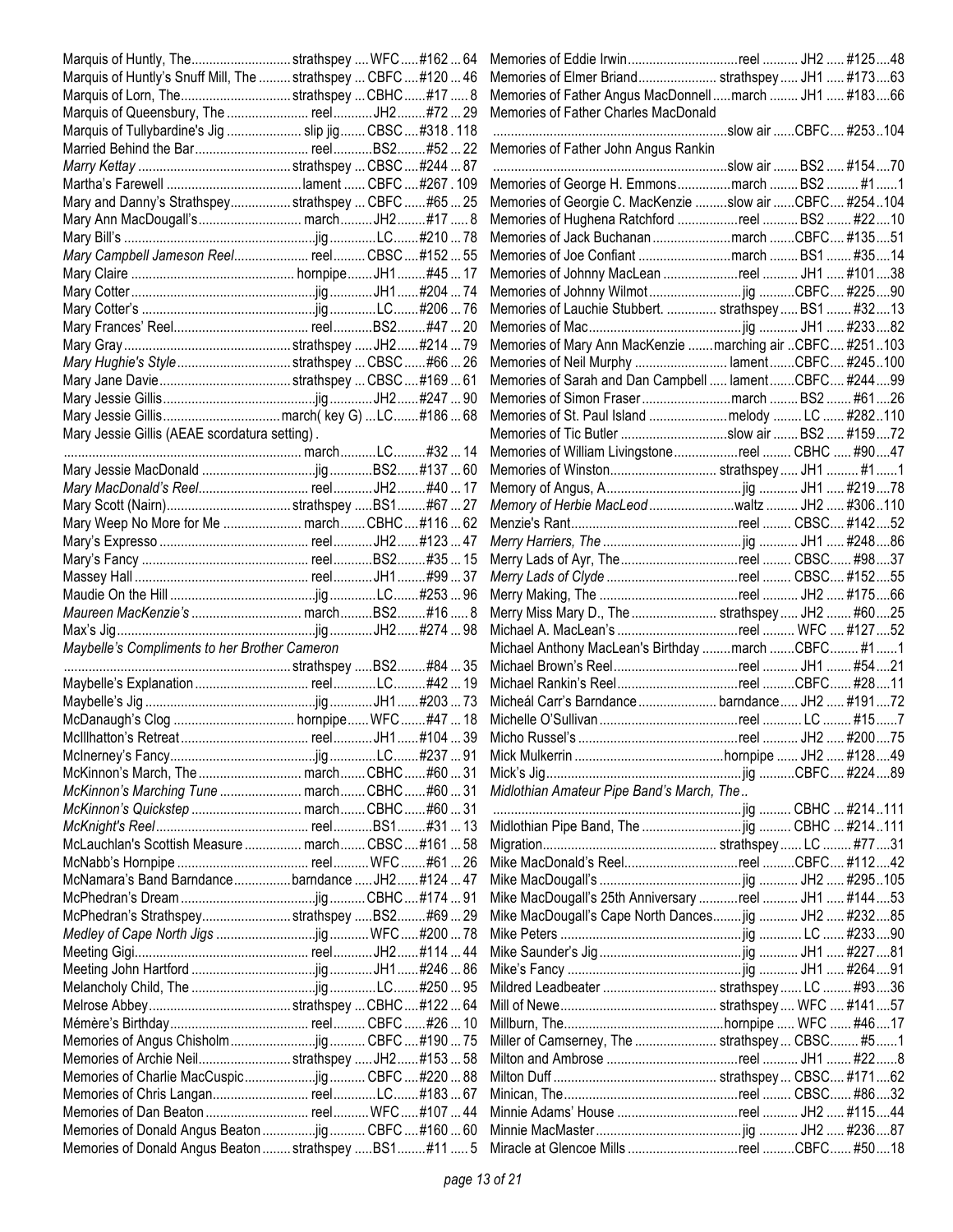| Miss Ann Amelia Murraystrathspey  JH2#17265                  |  | Miss Jean Shirreff's Reelreel  CBSC #11141              |  |  |
|--------------------------------------------------------------|--|---------------------------------------------------------|--|--|
|                                                              |  | Miss Jeanette Beatonreel  WFC  #13254                   |  |  |
|                                                              |  | Miss Jessie Campbell's Reelreel  CBSC #15255            |  |  |
|                                                              |  |                                                         |  |  |
|                                                              |  | Miss Jessy Cumings strathspey WFC  #12652               |  |  |
|                                                              |  |                                                         |  |  |
|                                                              |  |                                                         |  |  |
|                                                              |  |                                                         |  |  |
|                                                              |  | Miss Johnston of Byker'sreel  CBSC #15255               |  |  |
|                                                              |  | Miss Johnston of Hilton  strathspey  CBSC #17964        |  |  |
|                                                              |  | Miss Johnstone of Houghton Hallreel  CBSC #26092        |  |  |
| Miss C. Elphinstone's Strathspey  strathspey  CBSC #8  2     |  | Miss Katie Ness of Kinnyside reel  CBHC  #127 66        |  |  |
|                                                              |  |                                                         |  |  |
| Miss Campbell Lochend  reel CBSC #108  40                    |  |                                                         |  |  |
|                                                              |  |                                                         |  |  |
|                                                              |  |                                                         |  |  |
| Miss Campbell of Park Place reel CBSC#17362                  |  |                                                         |  |  |
|                                                              |  |                                                         |  |  |
|                                                              |  | Miss Louisa Drummond Logiealmond's Delight              |  |  |
| Miss Catherine Campbell of Ardmore strathspey  CBSC  #83  31 |  |                                                         |  |  |
| Miss Christy Nicholson  strathspey JH2#57 24                 |  | Miss Lucy Johnstone's Compliments to Niel Gow           |  |  |
| Miss Clementina Stewart reel CBSC#28099                      |  |                                                         |  |  |
| Miss Clemintina Loughman's strathspey  CBSC  #228  82        |  | Miss M. Carr Aberdeen slow air  CBSC #7830              |  |  |
|                                                              |  |                                                         |  |  |
|                                                              |  | Miss MacIntosh's Favourite strathspey CBSC #22079       |  |  |
| Miss Downie's Strathspey strathspey  JH2 #49  21             |  | Miss MacKenzie of Gairloch strathspey JH1  #3413        |  |  |
| Miss Drummond of Perth  strathspey BS2#31  14                |  | Miss MacKenzie of Ness Housereel  BS1  #5824            |  |  |
|                                                              |  |                                                         |  |  |
|                                                              |  | Miss Margaret Campbell of Saddell reel  CBSC #4415      |  |  |
|                                                              |  | Miss Margaret Gardinerreel  CBHC  #1  iv                |  |  |
|                                                              |  | Miss Margaret McDougal of Ardbeg strathspey CBSC #27497 |  |  |
|                                                              |  | Miss Margaret Moir's Strathspey  strathspey  CBSC #4917 |  |  |
| Miss Elizabeth Fleming's  strathspey  CBSC  #67  26          |  |                                                         |  |  |
| Miss Elspeth Campbell  march CBHC#40  21                     |  | Miss Maria MacLean of Coll's reel  CBSC #9335           |  |  |
|                                                              |  | Miss Mariane Oliphant strathspey  CBSC #24086           |  |  |
| Miss Farquarson of Invercauld  reel CBSC #117  43            |  | Miss Mary Ann Robertsonreel CBSC #15857                 |  |  |
| Miss Farquharson of Baldovie  strathspey  CBSC  #102  38     |  | Miss Mary Stewart of Dercullochreel CBSC #16259         |  |  |
| Miss Fleming of Killiechassie reel CBSC#217                  |  |                                                         |  |  |
| Miss Fleming Strathspey strathspey  CBSC #67  26             |  |                                                         |  |  |
| Miss Forbes Farewell to Banff  march CBFC #138  52           |  |                                                         |  |  |
| Miss Forbes of Pitsligostrathspey  CBSC  #225  81            |  |                                                         |  |  |
|                                                              |  | Miss Menzies of Culdares reel  CBSC #61                 |  |  |
|                                                              |  | Miss Menzies of Menzies reel  WFC  #10142               |  |  |
| Miss Gordon Fochabers strathspey  JH2#126  48                |  |                                                         |  |  |
| Miss Gordon of Nethemuir strathspey  CBSC#16660              |  | Miss Muir MacKenzie  strathspey  CBFC #10540            |  |  |
|                                                              |  |                                                         |  |  |
|                                                              |  | Miss Oswald of Dunakeer reel  CBSC #282100              |  |  |
|                                                              |  |                                                         |  |  |
|                                                              |  |                                                         |  |  |
| Miss Grace Campbell  strathspey  CBSC #13  4                 |  |                                                         |  |  |
| Miss Grace Menzies strathspey  WFC#147  59                   |  | Miss Robertson's Reel reel  CBSC #165                   |  |  |
|                                                              |  |                                                         |  |  |
| Miss Graham of Inchbrackie's  marching air JH2#314.113       |  |                                                         |  |  |
|                                                              |  | Miss Smyth of Methven's reel  CBSC #259                 |  |  |
|                                                              |  |                                                         |  |  |
| Miss Haldane of Gleneagle's  marching air CBSC  #95  36      |  | Miss Stephanie Marie MacLeanreelCBFC #8934              |  |  |
| Miss Henny MacKenzie  reel CBSC  #26  9                      |  | Miss Stewart - Pittyvaich  strathspey  CBFC #13450      |  |  |
|                                                              |  |                                                         |  |  |
|                                                              |  |                                                         |  |  |
|                                                              |  |                                                         |  |  |
|                                                              |  |                                                         |  |  |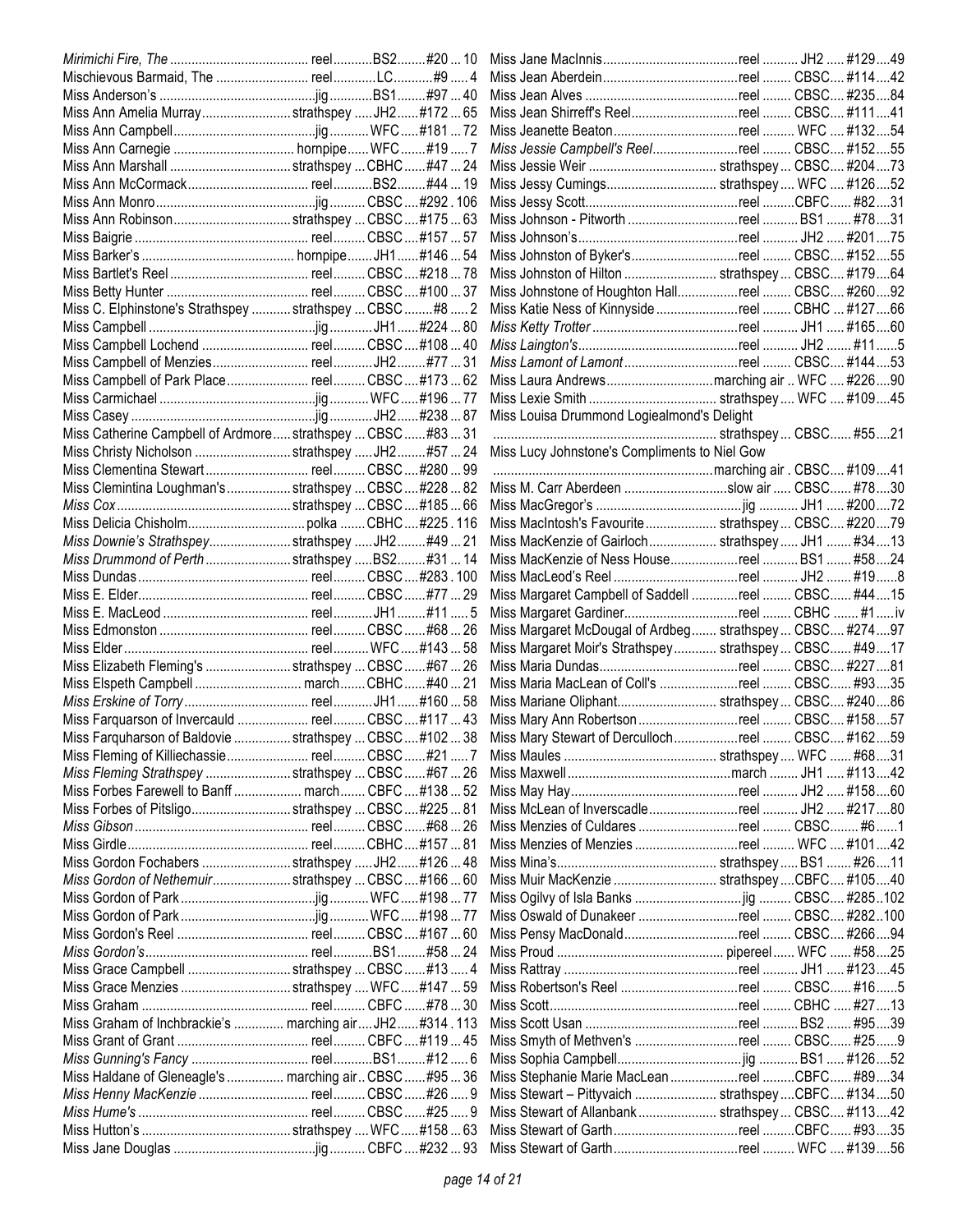|                                                            |  |  | Mr. Stewart Robertson  strathspey  CBSC #27096                |  |  |
|------------------------------------------------------------|--|--|---------------------------------------------------------------|--|--|
|                                                            |  |  |                                                               |  |  |
| Miss Urquhart of Meldrum  strathspey  CBSC  #165  60       |  |  |                                                               |  |  |
| Miss Warrendar of Lochendstrathspey  CBSC  #160  58        |  |  | Mr. William Davidson strathspey CBSC #3613                    |  |  |
|                                                            |  |  | Mr. William Robertson reel  CBSC #15556                       |  |  |
|                                                            |  |  |                                                               |  |  |
|                                                            |  |  |                                                               |  |  |
|                                                            |  |  |                                                               |  |  |
|                                                            |  |  | Mrs. Baird of Newbyth  strathspey  CBSC #9937                 |  |  |
|                                                            |  |  | Mrs. Beatty Wallace reel  WFC  #8938                          |  |  |
| Mo Mhàiri Mhin Mheall Shuileach strathspey BS2#36  16      |  |  | Mrs. Campbell's Birthday  lamentCBFC #261107                  |  |  |
|                                                            |  |  |                                                               |  |  |
|                                                            |  |  | Mrs. Charles Sutherland strathspey WFC  #14458                |  |  |
| Moladh Maureen Nic Coinnich marchBS2#16 8                  |  |  | Mrs. Crawford"s Favouriteslow air  JH1  #10539                |  |  |
| Moladh Maureen Nic Coinnich march JH2#1 1                  |  |  |                                                               |  |  |
|                                                            |  |  | Mrs. Dingwall of Brockly's  strathspey  JH2  #16562           |  |  |
|                                                            |  |  | Mrs. Douglas Henderson strathspey  WFC  #13455                |  |  |
|                                                            |  |  |                                                               |  |  |
|                                                            |  |  |                                                               |  |  |
|                                                            |  |  | Mrs. Duncan Forbes of Muirtown reel  JH2  #5222               |  |  |
|                                                            |  |  | Mrs. E.M. Ross' Welcome to Kiltarlity Castle                  |  |  |
|                                                            |  |  |                                                               |  |  |
|                                                            |  |  | Mrs. Farquharson of Inverey  strathspey  CBSC #10439          |  |  |
| Month on the Rock, A strathspey LC#74  30                  |  |  | Mrs. Ferguson of Raithmarch  JH1  #19069                      |  |  |
|                                                            |  |  |                                                               |  |  |
| Moon over St. Anns Bay waltz CBFC#256.105                  |  |  | Mrs. Fraser of Culduthel's  strathspey  CBSC #23484           |  |  |
|                                                            |  |  | Mrs. Fraser's Reel - Cullen reel  WFC  #11246                 |  |  |
|                                                            |  |  | Mrs. Garden of Troup Reelreel  CBSC #22380                    |  |  |
|                                                            |  |  |                                                               |  |  |
|                                                            |  |  |                                                               |  |  |
|                                                            |  |  | Mrs. Gordon of Cairness reel  CBSC #4315                      |  |  |
|                                                            |  |  |                                                               |  |  |
|                                                            |  |  | Mrs. Grant of Laggan  strathspey  CBSC #6325                  |  |  |
|                                                            |  |  |                                                               |  |  |
|                                                            |  |  | Mrs. Hamilton of Pincaitlandslow air  CBSC #10740             |  |  |
|                                                            |  |  |                                                               |  |  |
|                                                            |  |  |                                                               |  |  |
|                                                            |  |  |                                                               |  |  |
|                                                            |  |  |                                                               |  |  |
| Mr. Compton of Carham Hall reel CBSC#2910                  |  |  | Mrs. James Campbellreel  CBSC #23082                          |  |  |
|                                                            |  |  |                                                               |  |  |
| Mr. Douglas of Brigton strathspey  CBSC #72  28            |  |  | Mrs. Jameson's Favourite slow air  CBSC #228                  |  |  |
| Mr. Douglas of Springwood Park  strathspey  CBSC  #261  93 |  |  |                                                               |  |  |
|                                                            |  |  |                                                               |  |  |
| Mr. Fletcher's StrathspeystrathspeyCBSC#26293              |  |  | Mrs. MacCarty Have You a Daughter?  jig  CBHC  #6 vii         |  |  |
| Mr. Grant of Glenquaich strathspey  CBFC #88  34           |  |  |                                                               |  |  |
| Mr. Haswell's Favourite  strathspey  CBSC #84  32          |  |  | Mrs. MacDouwal Grant strathspey BS2 #8636                     |  |  |
| Mr. Horn's StrathspeystrathspeyCBSC#27196                  |  |  | Mrs. MacPherson of Inveran reel  CBHC  #14474                 |  |  |
|                                                            |  |  | Mrs. Major L. Stewart of the Island of Java  air  WFC  #21485 |  |  |
|                                                            |  |  |                                                               |  |  |
|                                                            |  |  | Mrs. Mein's Strathspey strathspey CBSC #5320                  |  |  |
|                                                            |  |  |                                                               |  |  |
|                                                            |  |  | Mrs. Menzies of Culdares strathspey  WFC  #10243              |  |  |
|                                                            |  |  | Mrs. Murray of Abercarny strathspey CBSC #2810                |  |  |
| Mr. Martin's Compliments to Dr. MacDonald                  |  |  | Mrs. Oswald of Auchincruive's New Strathspey                  |  |  |
|                                                            |  |  |                                                               |  |  |
|                                                            |  |  | Mrs. Ramsay of Barnton's  strathspey  CBSC #23684             |  |  |
|                                                            |  |  |                                                               |  |  |
|                                                            |  |  | Mrs. Robertson of Alexandria strathspey CBSC #15456           |  |  |
|                                                            |  |  |                                                               |  |  |
|                                                            |  |  | Mrs. Ronald MacDonald's Reelreel JH2  #7430                   |  |  |
| Mr. P.P. Shireff's Favorite  slow air CBSC #150  55        |  |  |                                                               |  |  |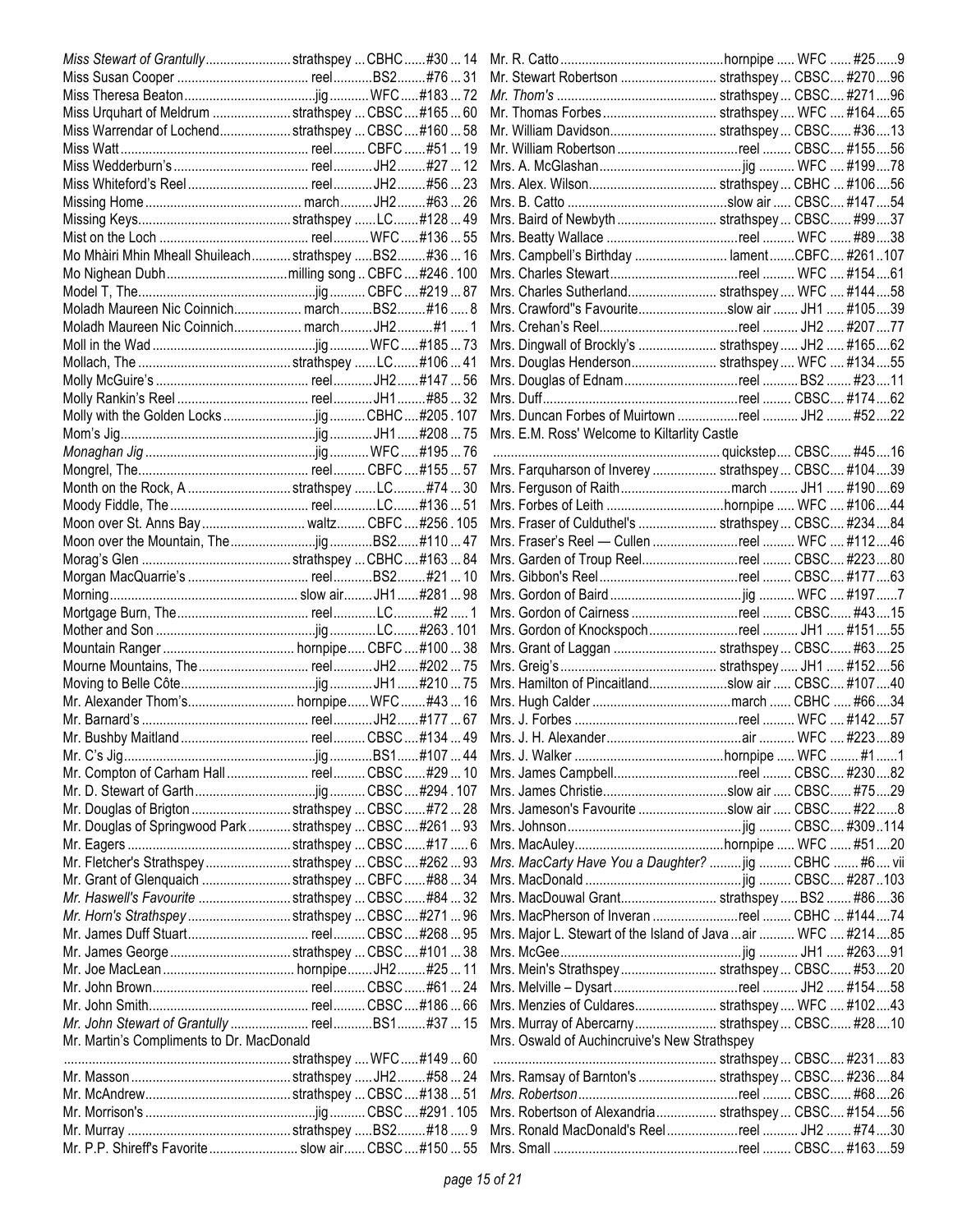| Mrs. Terence Eden's Welcome to Cromlix  reel CBHC#15279         |  |                                                          |  |  |
|-----------------------------------------------------------------|--|----------------------------------------------------------|--|--|
|                                                                 |  |                                                          |  |  |
| Mrs. Wemyss of Cuttle Hill strathspey  CBSC  #264  94           |  |                                                          |  |  |
| Mucking of Geordie's Byre, The jig  JH1#223  79                 |  |                                                          |  |  |
| Muir o' Gellan, The strathspey  WFC#97  41                      |  | Niel Gow's Lament for the Death of his Second Wife       |  |  |
|                                                                 |  |                                                          |  |  |
|                                                                 |  | Niel Gow's Recovery  strathspey  CBSC #6927              |  |  |
|                                                                 |  |                                                          |  |  |
|                                                                 |  | Nighean Dubh nan Geala Chas reel  CBHC  #16685           |  |  |
|                                                                 |  |                                                          |  |  |
|                                                                 |  | Night the Goats Came Home, The reel  BS2  #10142         |  |  |
| Murdoch MacDougall's  marchBS2#91  38                           |  |                                                          |  |  |
| Murdoch MacDougall's Birthday  reel CBFC #54  20                |  |                                                          |  |  |
| Musical Chisholm Household, The  reel JH2 #34  15               |  | Nine Pint Coggie, The reel  WFC  #16063                  |  |  |
|                                                                 |  |                                                          |  |  |
|                                                                 |  |                                                          |  |  |
|                                                                 |  |                                                          |  |  |
| My Ain Kind Dearie O  marching air CBSC #50  18                 |  |                                                          |  |  |
|                                                                 |  |                                                          |  |  |
|                                                                 |  |                                                          |  |  |
| My Cape Breton Home  slow air JH1#28298                         |  |                                                          |  |  |
|                                                                 |  | North Country Style, Thereel  WFC  #12350                |  |  |
|                                                                 |  | North River Gathering, The  strathspey  BS2  #9338       |  |  |
|                                                                 |  |                                                          |  |  |
|                                                                 |  |                                                          |  |  |
|                                                                 |  |                                                          |  |  |
|                                                                 |  |                                                          |  |  |
|                                                                 |  | Northern Meeting, The  strathspey  CBSC #87 33           |  |  |
| My Lovely Black Maiden  reel  CBHC  #166  85                    |  |                                                          |  |  |
|                                                                 |  |                                                          |  |  |
|                                                                 |  |                                                          |  |  |
|                                                                 |  |                                                          |  |  |
|                                                                 |  |                                                          |  |  |
|                                                                 |  |                                                          |  |  |
|                                                                 |  | O'er the Muir Among the Heather  strathspey  CBSC #25992 |  |  |
|                                                                 |  |                                                          |  |  |
|                                                                 |  |                                                          |  |  |
|                                                                 |  |                                                          |  |  |
| Nanny Store's Melodymelody CBFC#255.104                         |  |                                                          |  |  |
|                                                                 |  |                                                          |  |  |
| Nathaniel Gow's lament for the Death of his Brother             |  |                                                          |  |  |
|                                                                 |  |                                                          |  |  |
|                                                                 |  | Oh Dear, What Can the Matter Be  jig  JH2  #297106       |  |  |
|                                                                 |  | Oh, Gang with Me to Yon Yownreel CBSC #25089             |  |  |
|                                                                 |  |                                                          |  |  |
|                                                                 |  |                                                          |  |  |
|                                                                 |  |                                                          |  |  |
|                                                                 |  |                                                          |  |  |
|                                                                 |  |                                                          |  |  |
|                                                                 |  |                                                          |  |  |
| Never Say Goodbye  slow airBS2#158  71                          |  | Old Inverness County Reel, An reel  JH1  #17463          |  |  |
|                                                                 |  |                                                          |  |  |
|                                                                 |  | Old Man 'ill Never Die, The  strathspey  CBSC #24788     |  |  |
|                                                                 |  |                                                          |  |  |
| New Brig of Methlick Strathspey, The strathspey  CBSC  #221  79 |  |                                                          |  |  |
|                                                                 |  |                                                          |  |  |
|                                                                 |  |                                                          |  |  |
|                                                                 |  |                                                          |  |  |
|                                                                 |  |                                                          |  |  |
|                                                                 |  |                                                          |  |  |
| New Mill of Logierait, The  reel CBHC#44  23                    |  |                                                          |  |  |
| New Strathspey Reel, Astrathspey  CBSC  #243  87                |  |                                                          |  |  |
|                                                                 |  | Open Door, The (AEAE scordatura) strathspey  LC  #3314   |  |  |
|                                                                 |  |                                                          |  |  |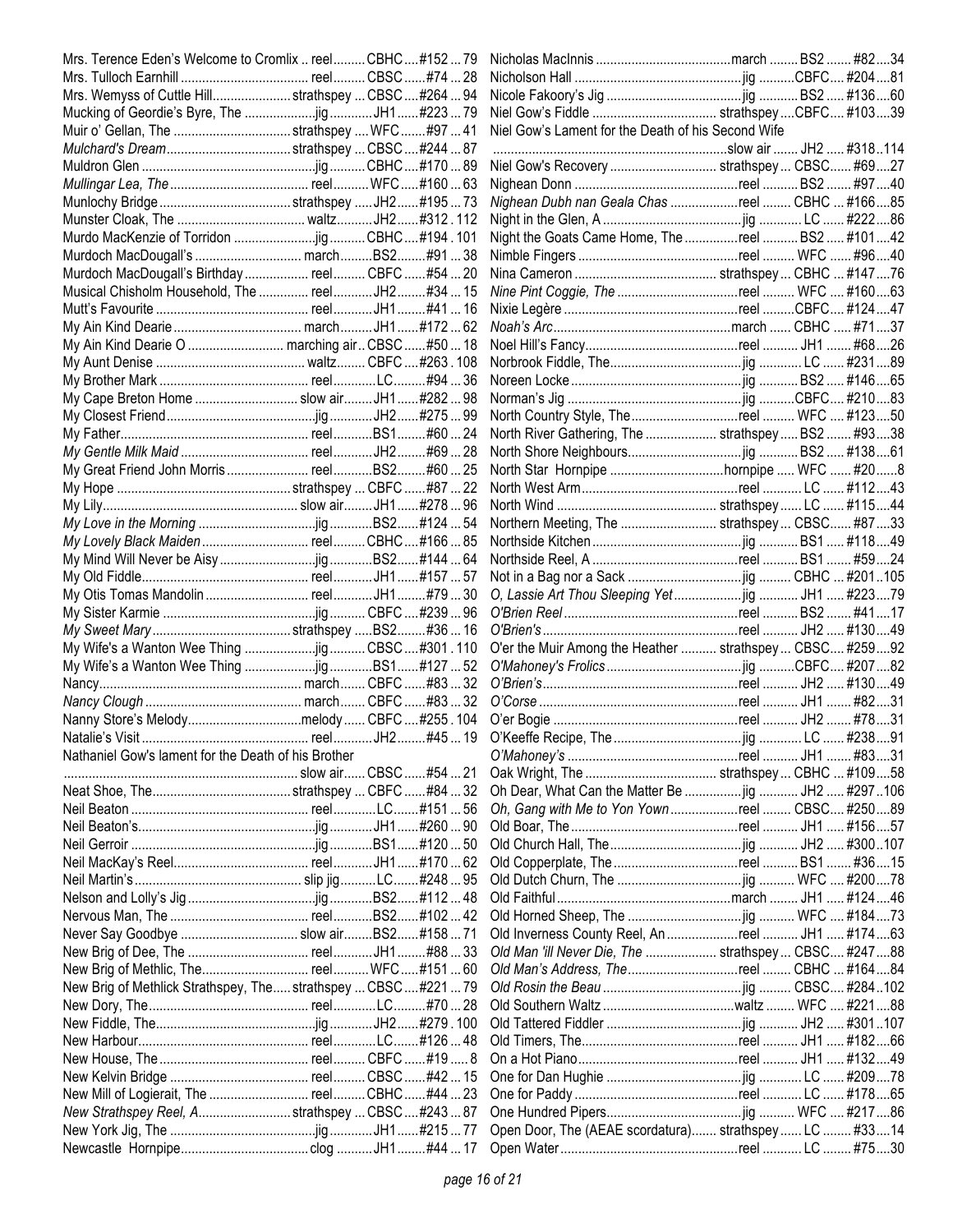|                                             |  | Pipe Major Donald MacLean of Lewis jig  CBHC  #18496     |  |  |
|---------------------------------------------|--|----------------------------------------------------------|--|--|
|                                             |  | Pipe Major George Allan reel  CBHC  #12365               |  |  |
|                                             |  | Pipe Major Hector MacLean strathspey  CBHC  #15480       |  |  |
|                                             |  | Pipe Major Thomas MacAllistermarch  CBHC  #3416          |  |  |
|                                             |  |                                                          |  |  |
|                                             |  | Piper's Bonnet, The strathspey CBHC  #7840               |  |  |
| Paddy Currie's Favourite  reel CBHC#134  70 |  |                                                          |  |  |
|                                             |  |                                                          |  |  |
|                                             |  |                                                          |  |  |
|                                             |  | Pitnacree Ferryman, Thereel  CBHC  #14575                |  |  |
|                                             |  |                                                          |  |  |
|                                             |  |                                                          |  |  |
|                                             |  | PM George Ross' Farewell to The Black Watch              |  |  |
|                                             |  |                                                          |  |  |
|                                             |  |                                                          |  |  |
|                                             |  |                                                          |  |  |
|                                             |  |                                                          |  |  |
|                                             |  |                                                          |  |  |
|                                             |  |                                                          |  |  |
|                                             |  |                                                          |  |  |
|                                             |  |                                                          |  |  |
|                                             |  |                                                          |  |  |
|                                             |  |                                                          |  |  |
|                                             |  |                                                          |  |  |
|                                             |  |                                                          |  |  |
|                                             |  |                                                          |  |  |
|                                             |  | Prince Albert's Strathspey strathspey CBSC #3713         |  |  |
|                                             |  | Prince Arthur's Highland Fling strathspey CBSC #16459    |  |  |
|                                             |  |                                                          |  |  |
|                                             |  |                                                          |  |  |
|                                             |  | Princess of Wales, The  strathspey  CBHC  #4121          |  |  |
|                                             |  |                                                          |  |  |
|                                             |  |                                                          |  |  |
|                                             |  |                                                          |  |  |
|                                             |  |                                                          |  |  |
|                                             |  |                                                          |  |  |
|                                             |  |                                                          |  |  |
|                                             |  |                                                          |  |  |
|                                             |  |                                                          |  |  |
|                                             |  |                                                          |  |  |
|                                             |  |                                                          |  |  |
|                                             |  |                                                          |  |  |
|                                             |  |                                                          |  |  |
|                                             |  |                                                          |  |  |
|                                             |  |                                                          |  |  |
|                                             |  | Queen's Welcome to Blair Castle, The  jig  CBHC  #202106 |  |  |
|                                             |  |                                                          |  |  |
|                                             |  |                                                          |  |  |
|                                             |  |                                                          |  |  |
|                                             |  |                                                          |  |  |
|                                             |  |                                                          |  |  |
|                                             |  | Randy Wives of Greenlaw, ThereelCBFC #7328               |  |  |
|                                             |  |                                                          |  |  |
|                                             |  |                                                          |  |  |
|                                             |  |                                                          |  |  |
|                                             |  |                                                          |  |  |
|                                             |  |                                                          |  |  |
|                                             |  |                                                          |  |  |
|                                             |  |                                                          |  |  |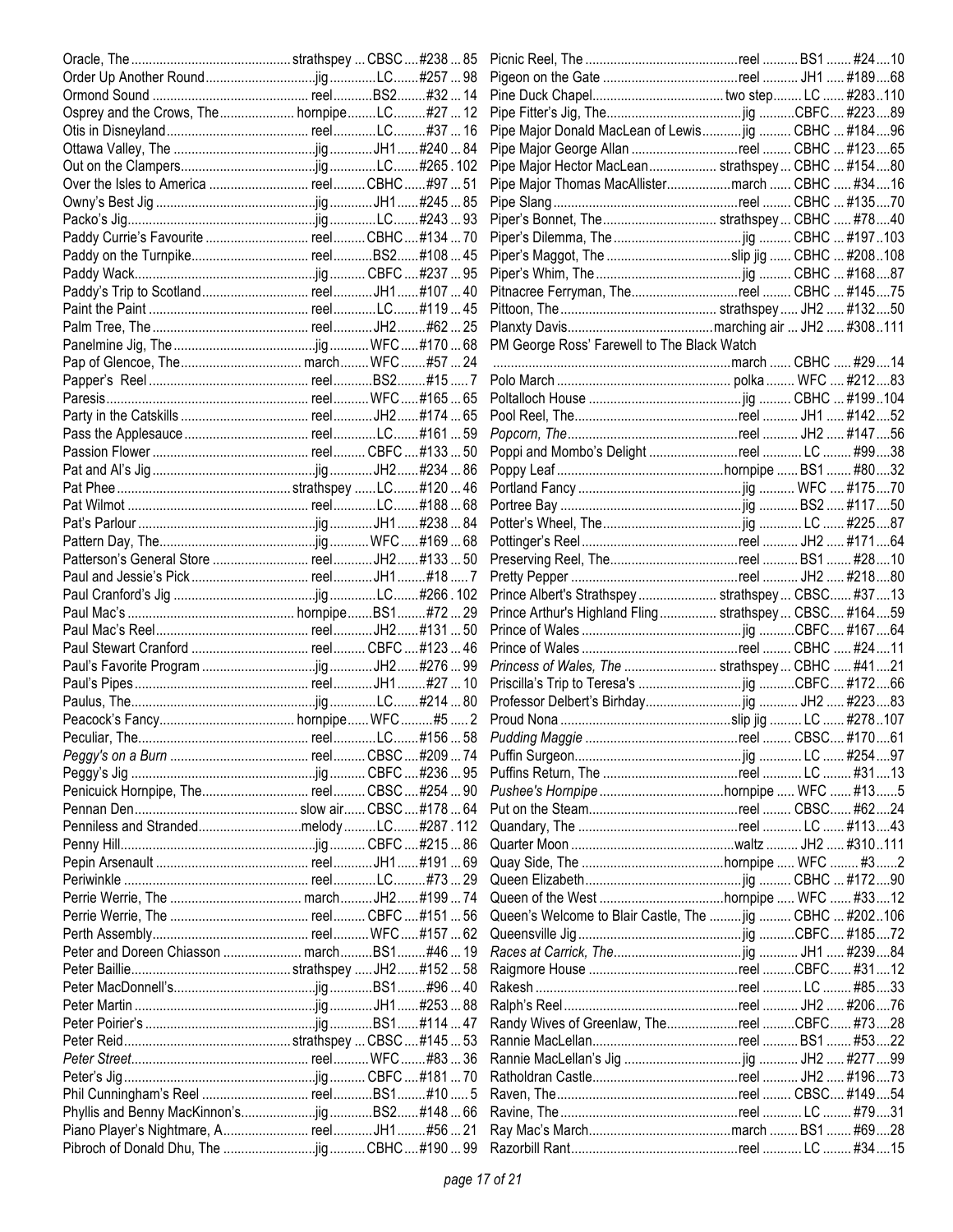|                                                         |  | Rubbermaid Collection, Thereel CBFC #3915                |  |  |
|---------------------------------------------------------|--|----------------------------------------------------------|--|--|
|                                                         |  |                                                          |  |  |
| Reel of Tulloch, Thestrathspey  JH1#3  2                |  |                                                          |  |  |
|                                                         |  |                                                          |  |  |
|                                                         |  |                                                          |  |  |
|                                                         |  |                                                          |  |  |
|                                                         |  |                                                          |  |  |
| Remembering Marie MacLellan march CBFC #9135            |  | Sadie 'Carpenter' MacDonald strathspeyCBFC #6926         |  |  |
|                                                         |  |                                                          |  |  |
|                                                         |  |                                                          |  |  |
|                                                         |  |                                                          |  |  |
|                                                         |  |                                                          |  |  |
| Rev. Father John Rankin  march CBFC #41  16             |  |                                                          |  |  |
|                                                         |  |                                                          |  |  |
|                                                         |  |                                                          |  |  |
|                                                         |  |                                                          |  |  |
|                                                         |  |                                                          |  |  |
|                                                         |  | Salute to Willie Joe MacLellan, Ajig CBFC #19577         |  |  |
|                                                         |  |                                                          |  |  |
|                                                         |  | Sandy is My Darling reel CBFC #4918                      |  |  |
| Road to Kingsville, The strathspey  CBFC #68  26        |  |                                                          |  |  |
|                                                         |  |                                                          |  |  |
|                                                         |  |                                                          |  |  |
|                                                         |  |                                                          |  |  |
| Robert Cormack, Aberdeen  slow air CBSC #219  79        |  |                                                          |  |  |
|                                                         |  |                                                          |  |  |
|                                                         |  |                                                          |  |  |
|                                                         |  |                                                          |  |  |
|                                                         |  |                                                          |  |  |
|                                                         |  |                                                          |  |  |
|                                                         |  |                                                          |  |  |
|                                                         |  |                                                          |  |  |
|                                                         |  |                                                          |  |  |
|                                                         |  |                                                          |  |  |
|                                                         |  |                                                          |  |  |
|                                                         |  | Scots Guards Farewell to Africa, The march  CBHC  #11963 |  |  |
|                                                         |  |                                                          |  |  |
|                                                         |  |                                                          |  |  |
|                                                         |  | Seaforth's Compliments  strathspey  CBSC #24989          |  |  |
| Roderick Cameron's Strathspey  strathspey  JH2 #198  74 |  |                                                          |  |  |
| Roderick MacDonald strathspey  JH1#21 8                 |  |                                                          |  |  |
|                                                         |  |                                                          |  |  |
| Roger Treat's StrathspeystrathspeyJH2#147               |  |                                                          |  |  |
|                                                         |  |                                                          |  |  |
|                                                         |  |                                                          |  |  |
|                                                         |  |                                                          |  |  |
|                                                         |  |                                                          |  |  |
|                                                         |  |                                                          |  |  |
| Rose Among the Heather, The  strathspey  JH1#127  47    |  |                                                          |  |  |
|                                                         |  |                                                          |  |  |
| Rosebud of Allenvale, The slow airBS2#15370             |  | She's Sweetest when She Smiles strathspey CBSC #25691    |  |  |
|                                                         |  |                                                          |  |  |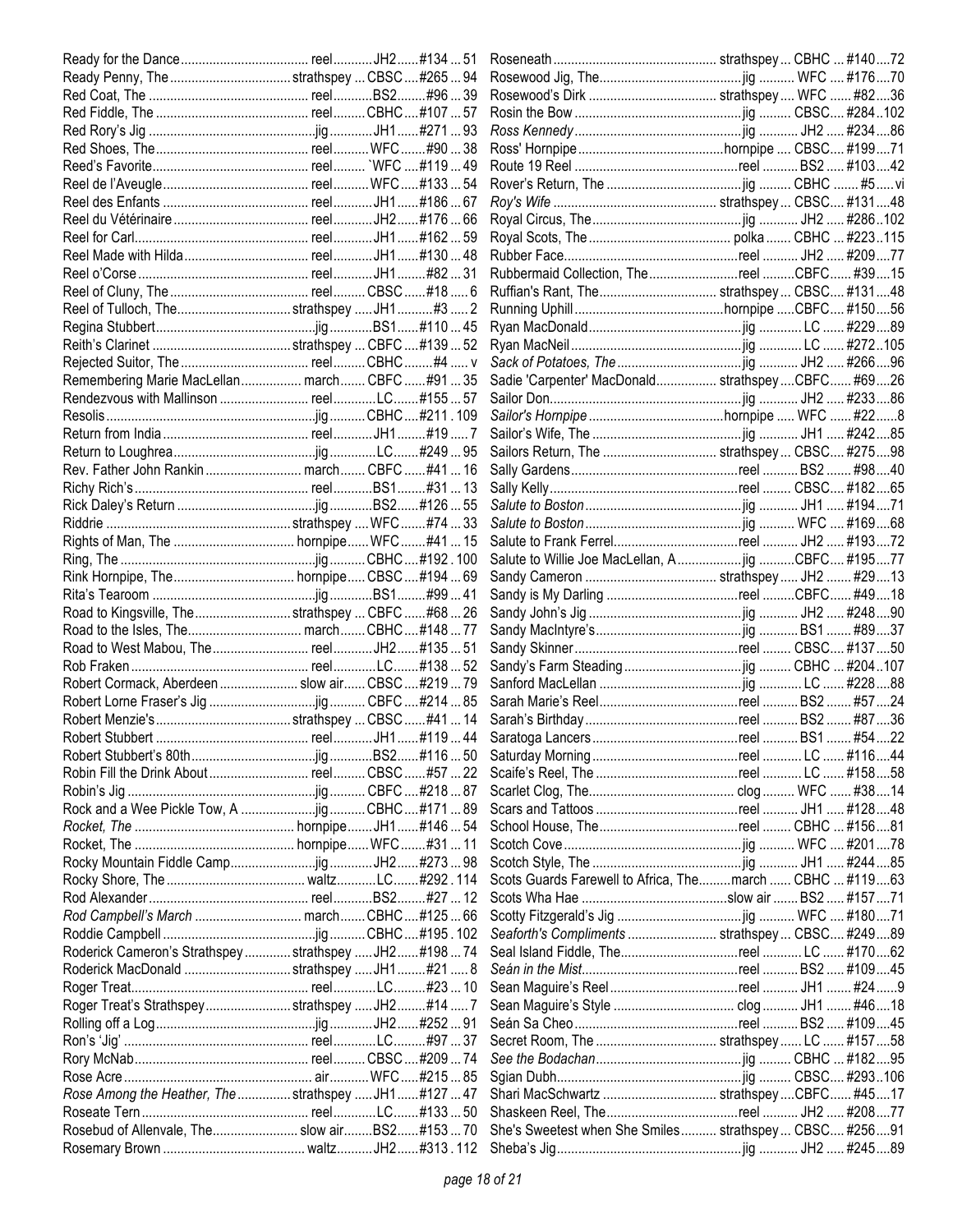| Sheldon MacNeil's Reel reel CBFC #152  56                   |  |                                                    |  |  |
|-------------------------------------------------------------|--|----------------------------------------------------|--|--|
| Shelter from the Stormstrathspey LC#4119                    |  |                                                    |  |  |
|                                                             |  | Square and Compass, The reel  CBSC #10639          |  |  |
|                                                             |  |                                                    |  |  |
|                                                             |  |                                                    |  |  |
|                                                             |  |                                                    |  |  |
|                                                             |  |                                                    |  |  |
|                                                             |  |                                                    |  |  |
|                                                             |  |                                                    |  |  |
| Silver Wedding Anniversary waltz WFC#22088                  |  |                                                    |  |  |
|                                                             |  |                                                    |  |  |
|                                                             |  | Stella's Trip to Kamloopsmarch  JH1  #146          |  |  |
|                                                             |  |                                                    |  |  |
|                                                             |  |                                                    |  |  |
|                                                             |  |                                                    |  |  |
|                                                             |  |                                                    |  |  |
|                                                             |  |                                                    |  |  |
|                                                             |  |                                                    |  |  |
|                                                             |  |                                                    |  |  |
| Sir Archibald Dunbarstrathspey  JH2#137  52                 |  |                                                    |  |  |
|                                                             |  |                                                    |  |  |
|                                                             |  | Stories with Jim and Jack MacLean reel  JH1  #3815 |  |  |
| Sir Harry's Welcome Home  strathspey  JH2 #210  78          |  |                                                    |  |  |
|                                                             |  | Stormont Lads, The strathspey  BS1  #6827          |  |  |
| Sir James Colquhoun'sstrathspey  CBSC  #207  74             |  |                                                    |  |  |
|                                                             |  | Strand Hornpipe, The reel  CBSC #25390             |  |  |
| Sir John Whiteford's Strathspey  strathspey  CBSC  #184  66 |  |                                                    |  |  |
| Sir Reginald MacDonald reel CBFC#22 9                       |  | Strathspey King, The strathspey CBHC  #15581       |  |  |
|                                                             |  | Strathspey King's Welcome to Inverness, The        |  |  |
|                                                             |  |                                                    |  |  |
|                                                             |  |                                                    |  |  |
|                                                             |  | Strong Man O'Drum, The  strathspey  CBFC #7529     |  |  |
|                                                             |  |                                                    |  |  |
|                                                             |  |                                                    |  |  |
|                                                             |  | Sud A'Mhisg Air Feareiginreel  CBHC  #11862        |  |  |
|                                                             |  |                                                    |  |  |
|                                                             |  |                                                    |  |  |
|                                                             |  |                                                    |  |  |
|                                                             |  |                                                    |  |  |
|                                                             |  |                                                    |  |  |
|                                                             |  |                                                    |  |  |
|                                                             |  |                                                    |  |  |
|                                                             |  | Sweet is the Lass that Dwells among the Heather    |  |  |
|                                                             |  |                                                    |  |  |
|                                                             |  |                                                    |  |  |
|                                                             |  |                                                    |  |  |
| So I'm Off With the Good St. Nicholas Boat jigBS1#8837      |  |                                                    |  |  |
|                                                             |  |                                                    |  |  |
|                                                             |  | Sweetness of Mary, The strathspey  JH2  #32        |  |  |
|                                                             |  |                                                    |  |  |
| Souters of Selkirk, The  slip jig CBHC#209.109              |  |                                                    |  |  |
|                                                             |  |                                                    |  |  |
| South of the Grampiansstrathspey  WFC #91  39               |  | Sydney Train Station  strathspey  CBSC #13951      |  |  |
| South West Margaree Hallstrathspey  JH1 #70  27             |  |                                                    |  |  |
|                                                             |  |                                                    |  |  |
|                                                             |  |                                                    |  |  |
|                                                             |  |                                                    |  |  |
|                                                             |  |                                                    |  |  |
|                                                             |  |                                                    |  |  |
|                                                             |  |                                                    |  |  |
|                                                             |  |                                                    |  |  |
|                                                             |  |                                                    |  |  |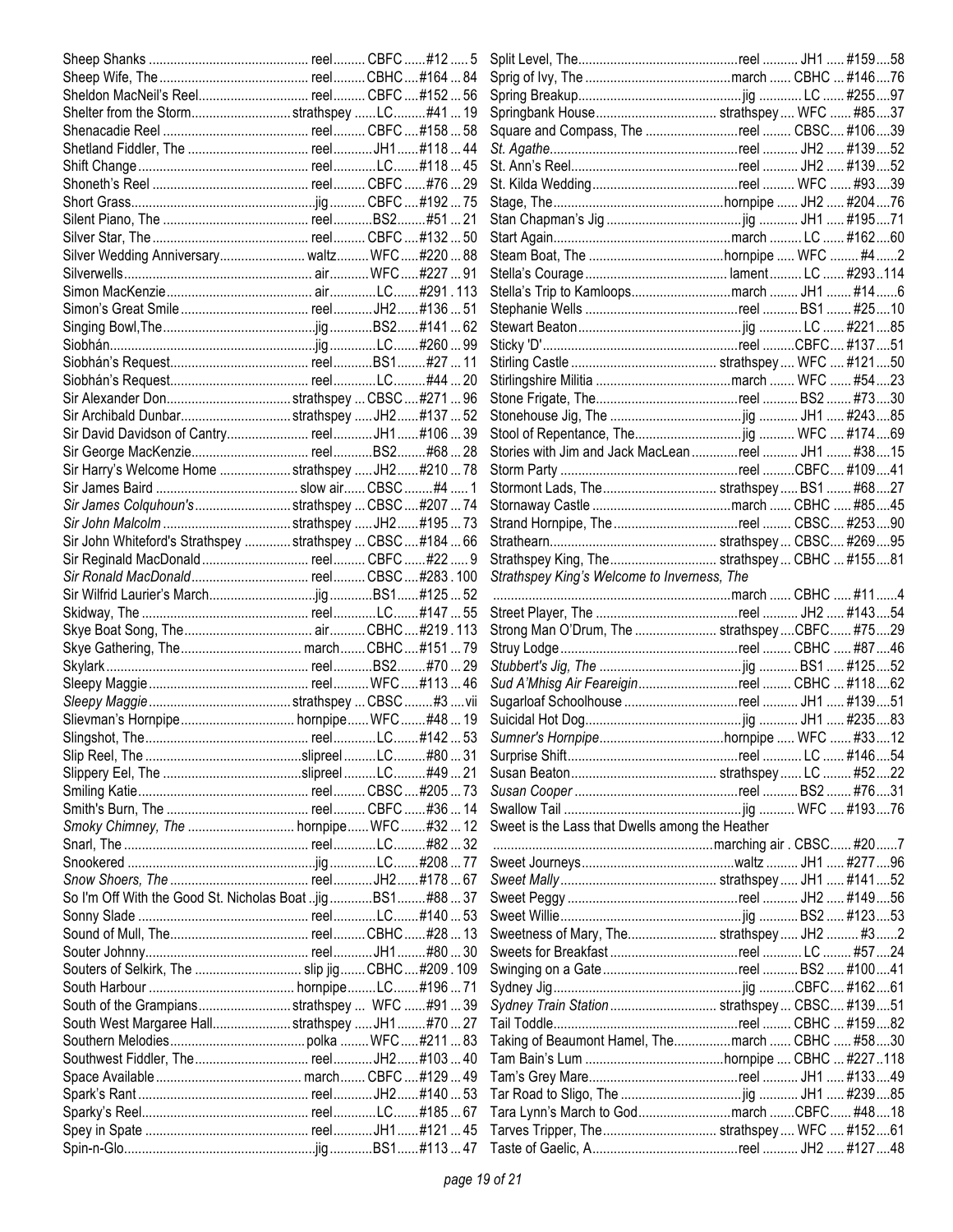|                                                                |  | Tulloch McCarrick's March march  CBHC  #5629           |  |        |     |
|----------------------------------------------------------------|--|--------------------------------------------------------|--|--------|-----|
|                                                                |  |                                                        |  |        |     |
| Thanks to Paul and Paulstrathspey  JH1#16961                   |  |                                                        |  |        |     |
|                                                                |  | Tune for Glendale, A  strathspey  JH1  #98 37          |  |        |     |
|                                                                |  | Tune for lan and Mac, Areel CBFC #4717                 |  |        |     |
|                                                                |  |                                                        |  |        |     |
|                                                                |  |                                                        |  |        |     |
|                                                                |  | Tweeddale Club, The  strathspey  BS2  #49 21           |  |        |     |
| They Took frae me my Wife Yestereen  strathspey  CBHC #117  62 |  | Twice a Year Fiddler, The  strathspey  LC  #6326       |  |        |     |
| This is My Love, Do You Like Her? jig BS2#12454                |  |                                                        |  |        |     |
|                                                                |  |                                                        |  |        |     |
| Thomas' Son Wears a Dirk reel CBHC#7639                        |  |                                                        |  |        |     |
|                                                                |  |                                                        |  |        |     |
|                                                                |  |                                                        |  |        |     |
|                                                                |  | Universal Hornpipe, Thehornpipe  CBSC #18867           |  |        |     |
|                                                                |  |                                                        |  |        |     |
|                                                                |  |                                                        |  |        |     |
| Thro' the Warld Wou'd I Gang We the Lad I Like                 |  |                                                        |  |        |     |
|                                                                |  |                                                        |  |        |     |
|                                                                |  |                                                        |  |        |     |
|                                                                |  |                                                        |  |        |     |
|                                                                |  | Vincent MacLean the Step Dancer strathspey  CBFC #8031 |  |        |     |
| Tim Horton's Strathspey strathspey JH1#6123                    |  |                                                        |  |        |     |
|                                                                |  |                                                        |  |        |     |
|                                                                |  | Visit with Bill Lamey, A reel  JH1  #89 33             |  |        |     |
|                                                                |  | Visit With Margaret MacPhee, A jig  LC  #262100        |  |        |     |
|                                                                |  |                                                        |  |        |     |
|                                                                |  |                                                        |  |        |     |
|                                                                |  |                                                        |  |        |     |
|                                                                |  |                                                        |  |        |     |
|                                                                |  |                                                        |  |        |     |
|                                                                |  |                                                        |  |        |     |
|                                                                |  |                                                        |  |        |     |
|                                                                |  | Waking of the Fauld, The  strathspey  JH2  #4218       |  |        |     |
|                                                                |  |                                                        |  |        |     |
|                                                                |  |                                                        |  |        |     |
| Tom Marsh's Hornpipe  hornpipe WFC#12 5                        |  |                                                        |  |        |     |
|                                                                |  | Walter and Nora May's Reel reel CBFC #9636             |  |        |     |
|                                                                |  | Waltzing Your Way Home waltz CBFC #266109              |  |        |     |
|                                                                |  |                                                        |  |        |     |
|                                                                |  | Washabuck 'March', The strathspeyCBFC #14              |  |        | . 6 |
|                                                                |  |                                                        |  |        |     |
|                                                                |  |                                                        |  | #13551 |     |
|                                                                |  |                                                        |  |        |     |
|                                                                |  |                                                        |  |        |     |
|                                                                |  |                                                        |  |        |     |
|                                                                |  |                                                        |  |        |     |
| Traditional Strathspey (aka Editor's Favourite)                |  |                                                        |  |        |     |
|                                                                |  |                                                        |  |        |     |
|                                                                |  |                                                        |  |        |     |
|                                                                |  |                                                        |  |        |     |
|                                                                |  |                                                        |  |        |     |
| Tribute to Winston and Ann Fitzgerald, A reelBS1#4318          |  |                                                        |  |        |     |
|                                                                |  |                                                        |  |        |     |
|                                                                |  |                                                        |  |        | 89  |
| Trip to Inverness Beach, The strathspey  CBFC  #136  51        |  |                                                        |  |        |     |
|                                                                |  |                                                        |  |        |     |
|                                                                |  | Welcome Sara Malaney  strathspey  CBFC #97  37         |  |        |     |